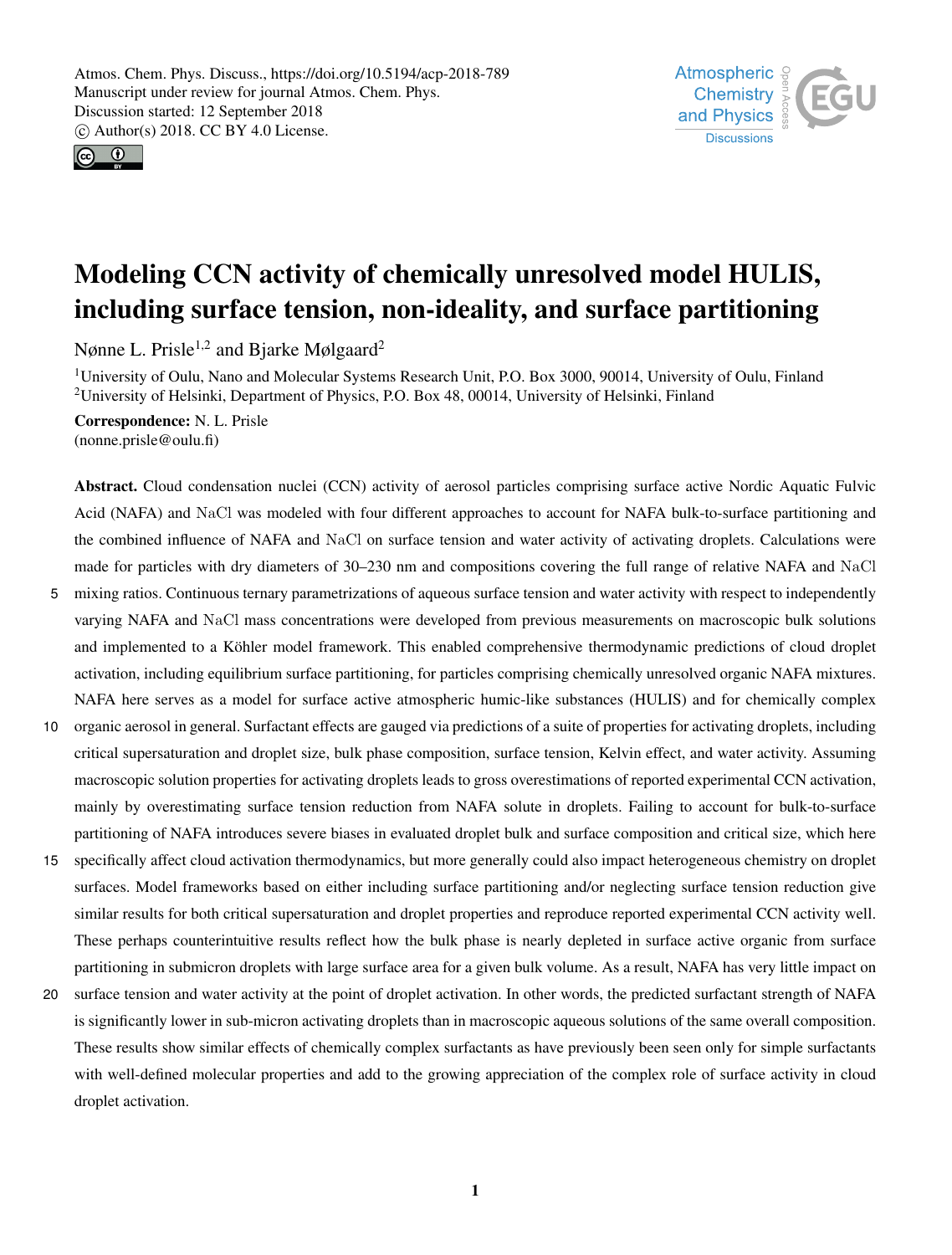



*Copyright statement.*

## 1 Introduction

The surface activity of atmospheric organic aerosol components and its implications for cloud microphysics have been investigated for several decades. Shulman et al. (1996) showed that reduced surface tension in aqueous droplets can alter the shape

- 5 of their equilibrium growth curve as described by Köhler theory (Köhler, 1936) and thereby lower the critical supersaturation threshold for cloud droplet activation. Facchini et al. (1999, 2000) then demonstrated that surface active organic material is indeed present in atmospheric aerosol, which can significantly reduce aqueous surface tensions in macroscopic samples at concentrations comparable to those of activating droplet systems. Surfactants have since been found in aerosol from many different environments (e.g. Petters and Petters, 2016; Kroflic et al., 2018). However, surface active compounds by definition
- 10 accumulate in a solution surface, thus creating a concentration gradient between the (interior) bulk and surface phases. For sub-micron droplets with large surface areas for a given bulk volume, this bulk-to-surface partitioning of finite amounts of solute can therefore lead to size-dependent bulk phase depletion and result in size-modulated composition dependent solution properties, including droplet surface tension and water activity (Prisle et al., 2010). These are key parameters in determining aerosol water uptake, hygroscopic growth and cloud activation.
- 15 Effects of surfactant bulk-to-surface partitioning may greatly impact predictions of the overall cloud formation potential of surface active organic aerosol (Laaksonen, 1993; Li et al., 1998; Sorjamaa et al., 2004). The first experimental (Li et al., 1998) and modeling (Sorjamaa et al., 2004) studies focused on the industrial surfactant sodium dodecyl sulfate (SDS) with relatively well-known properties, as model compound for the surface active organic mixtures present in real atmospheric aerosols. Prisle et al. (2008, 2010) then demonstrated a similarly dramatic effect for particles comprising a series of atmospheric straight
- 20 chain fatty acid sodium salts (FAS). These surface active organics belong to one of the major compound classes identified in atmospheric aerosol samples (e.g. Mochida et al., 2002; Cheng et al., 2004; Forestieri et al., 2018). Both SDS and FAS are relatively strong surfactants (Prisle et al., 2008, 2010, and references therein), however these studies showed that both experimental and modeled effect of surface tension on CCN activation was very modest, due to strong depletion of surfactant from the bulk phase in activating droplets arising from surface partitioning. This at first led to an understanding that completely
- 25 neglecting surface activity of organic aerosol was sufficient for purposes of estimating atmospheric organic aerosol CCN activity in large scale simulations (e.g. Prisle et al., 2012). However, different studies have come to diverging conclusions regarding the general applicability of this approximation (e.g. Petters and Petters, 2016) and recent studies have found evidence for significant enhancement of hygroscopicity of secondary organic aerosol (Ruehl et al., 2016), marine primary organics (Ovadnevaite et al., 2017), limonene-derived organosulfate products (Hansen et al., 2015), and water soluble pollen extracts
- 30 (Prisle et al., 2018), from surface tension effects.

The role of surfactants in cloud droplet activation remains ambiguous and the conditions for which surface active organics can enhance CCN activity must be established for a broad range of atmospheric organic aerosol compositions. Due to the challenges involved in obtaining atmospheric samples and characterizing their surfactant properties (e.g. Kroflič et al., 2018),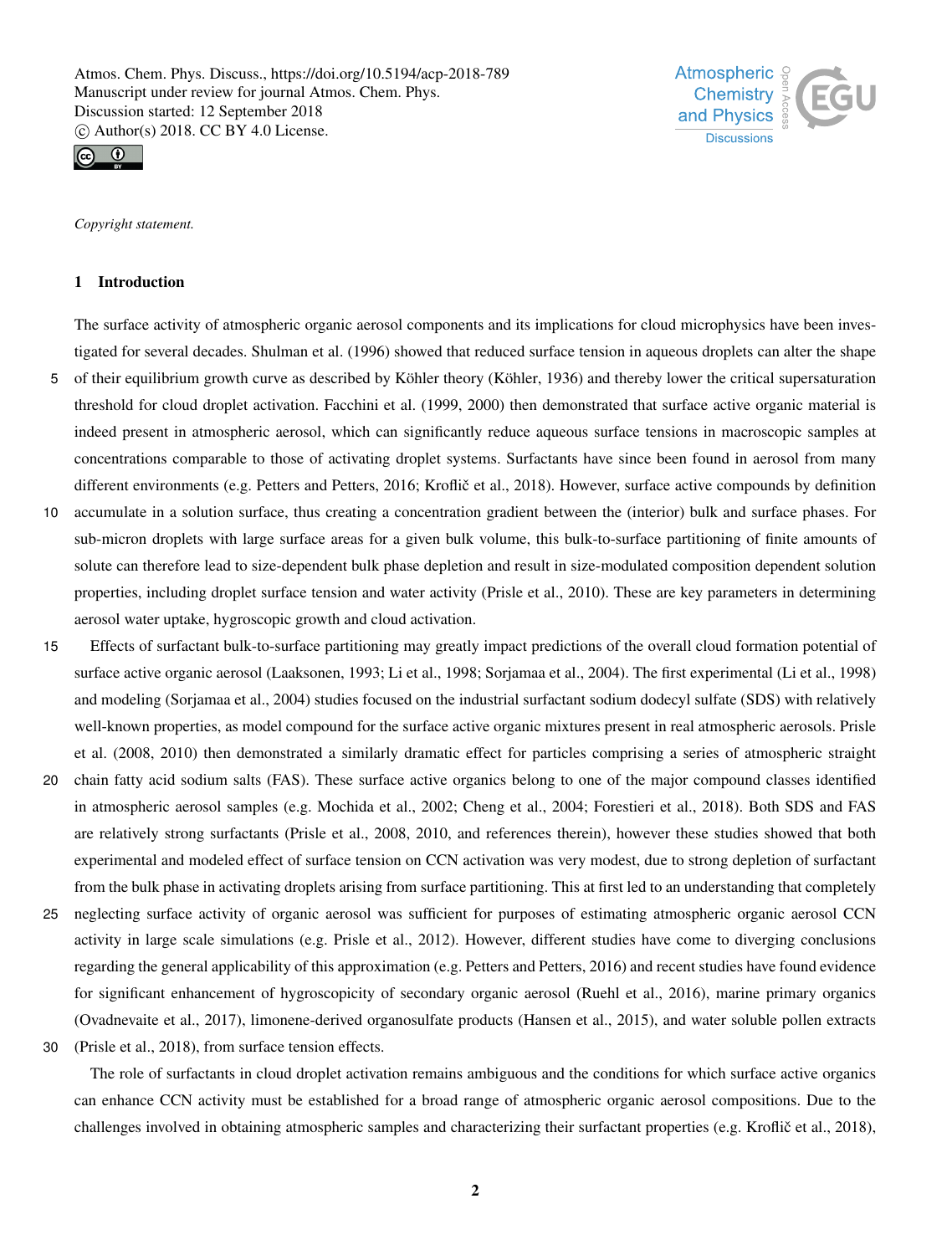



SDS and similar industrial surfactants have been the preferred model compound of several process-level thermodynamic studies (e.g. Sorjamaa et al., 2004; Harmon et al., 2010; Raatikainen and Laaksonen, 2011; Petters and Kreidenweis, 2013). These compounds are however not immediately relevant in the atmosphere, just as the atmospherically relevant surfactants so far studied (see e.g. overview by Petters and Petters, 2016) comprise only a narrow selection of often homologous molecules,

- 5 which most likely do not span the full breadth of atmospheric surface active organic aerosol CCN activity. In addition, the binary and ternary aqueous droplet mixtures typically studied may constitute too simple proxy systems to capture the breadth of properties displayed by chemically complex surface active organic aerosols in the atmosphere. This may be reflected in the somewhat diverging messages regarding the importance of surface tension for closure of CCN number concentrations from different studies (e.g. Wex et al., 2007; Varga et al., 2007; Asa-Awuku et al., 2008; Booth et al., 2009; Poulain et al., 2010;
- 10 Frosch et al., 2011).

A major challenge in establishing more general results for surface active CCN activity relates to the comprehensive composition dependent thermodynamic description and process modeling of chemically diverse and typically unresolved organic mixtures. Process level thermodynamic models that account for bulk-to-surface partitioning of surface active organics, such as those presented by e.g. Prisle et al. (2010), Topping (2010), Raatikainen and Laaksonen (2011), and Petters and Kreiden-

- 15 weis (2013), require input of compound-specific properties with well-characterized composition dependencies. These data are generally not available for all relevant mixtures, in particular for chemically unresolved atmospheric organic aerosol. To this effect, Prisle et al. (2011) proposed a very simple framework for representing the overall effect of (organic) surface activity on CCN activation. This representation rather crudely assumes that droplet surface tension at the point of activation is not reduced from that of water, despite the surface active organic being completely partitioned to the droplet surface. It is equivalent to as-
- 20 suming an effective hygroscopicity parameter of  $\kappa = 0$  (Petters and Kreidenweis, 2007) for surface active organic components in the mixture. The simple representation was demonstrated to perform very well for SDS and FAS with 8–12 carbon atoms  $(C_8, C_{10}, C_{12})$ , the activation behavior of which it was first proposed to emulate, but a more general applicability still remains to be validated.

HUmic LIke Substances (HULIS) comprise another important group of atmospheric surface active organics (e.g. Kiss et al., 25 2005; Dinar et al., 2006; Graber and Rudich, 2006). Kristensen et al. (2014) measured the CCN activity of particles comprising Nordic Aquatic Fulic Acid (NAFA), one of several commercial reference compounds used as models for atmospheric HULIS, mixed with sodium chloride (NaCl). In addition, they measured the influence of various NAFA–NaCl mixtures on surface activity and water activity of macroscopic aqueous solutions and found that NAFA reduces surface tension in aqueous solution, in agreement with other studies for model HULIS (e.g. Kiss et al., 2005; Aumann et al., 2010). However, Kristensen et al.

30 (2014) found that CCN activity of pure NAFA and mixed NAFA–NaCl particles was grossly overestimated by simple Köhler theory assuming the impact of NAFA surface activity on droplet surface tension to be equivalent to that measured in the corresponding macroscopic solutions. It therefore seems likely that surface partitioning of NAFA in droplets also needs to be taken into account to explain the observed CCN activity of NAFA–NaCl mixtures.

Here, we present a modified version of the comprehensive thermodynamic model framework of Prisle et al. (2010), which 35 allows detailed evaluations of surfactant bulk-to-surface partitioning and cloud droplet activation for particles comprising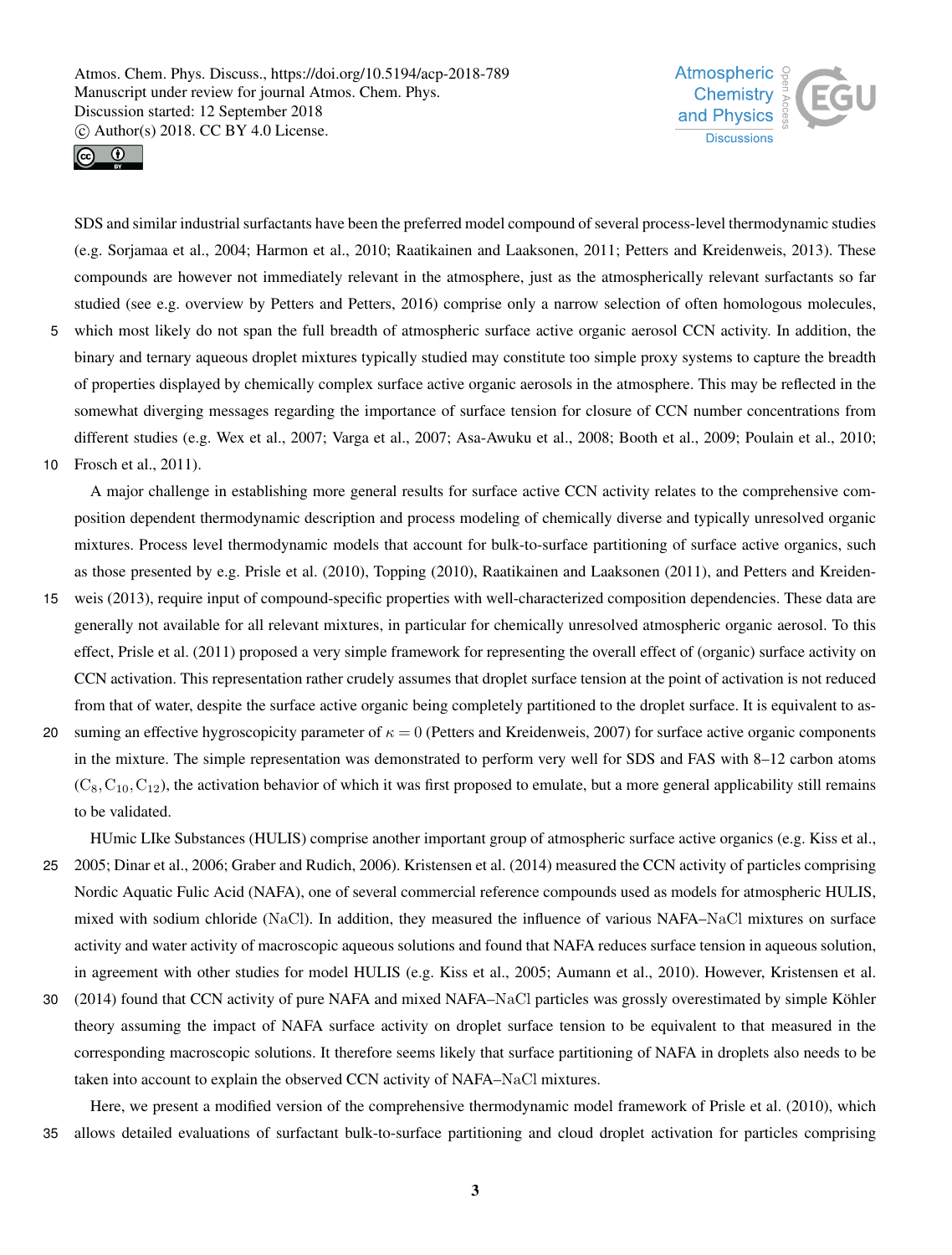



chemically unresolved NAFA. This is achieved by developing continuous ternary parametrizations of water activity and surface tension with respect to independent variations in both NAFA and NaCl mass concentrations in aqueous solution, based on the macroscopic solution measurements by Kristensen et al. (2014). The mass-concentration based parametrizations are then implemented to the Köhler model framework. This allows us to gain insight into the detailed process-level mechanisms

- 5 governing the particle size and composition dependent variations in CCN activity of NAFA. We also test the applicability of the simple representation by Prisle et al. (2011) for these NAFA–NaCl particle mixtures, which are exactly the kind of surface active and chemically unresolved organic aerosol mixtures for which the simple representation was originally developed. For reference and additional insight, we include calculations using the commonly used representations of (surface active) organic aerosol in Köhler theory, by either assuming activating droplets have properties corresponding to a macroscopic aqueous solu-
- 10 tion with the same total composition, or simply treating the organic as a regular, fully soluble and homogeneously mixed (i.e. *not* surface active) solute.

## 2 Theory and modeling

CCN activity for NAFA particles of varying dry sizes and mixing ratios with sodium chloride salt was calculated using the methodology of Prisle et al. (2010). Critical supersaturations  $(SS<sub>c</sub>)$  are iterated as the maximum of the equilibrium droplet 15 growth curve described by the Köhler equation (Köhler, 1936) in the form

$$
\frac{SS}{[100\%]} \equiv \frac{p_{\rm w}}{p_{\rm w}^0} - 1 = a_{\rm w} \exp\left(\frac{4\sigma\nu_{\rm w}}{RTd}\right) - 1. \tag{1}
$$

The Köhler curve gives the equilibrium water vapor supersaturation  $(SS)$  over a spherical solution droplet as a function of its diameter (*d*):  $p_w$  is the equilibrium partial pressure of water over the solution droplet,  $p_w^0$  is the saturation vapor pressure over a planar surface of pure water,  $a_w$  and  $\sigma$  are the water activity and surface tension of the droplet solution,  $\nu_w$  is the partial 20 molar volume of water in solution, approximated by  $M_{\rm w}/\rho_{\rm w}$ , the ratio of pure water molar mass and mass density, R is the universal gas constant, and T is the Kelvin temperature. The droplet size where  $SS_c$  occurs is here referred to as the critical droplet diameter  $d_c$ . In addition, only the initially dry particle before any water uptake has occurred is referred to as a particle and dry particle diameters (as well as other properties) are designated in upper case symbols, as  $D<sub>p</sub>$ . After water uptake, the wet aerosol particle is referred to as a (solution) droplet, and corresponding diameters (and other properties) are designated in 25 lower case symbols, as d. When droplets have grown past their respective critical point to sizes  $d > d_c$ , they are referred to as *activated* cloud droplets.

The water activity (also called the Raoult term) describes the suppression of equilibrium water partial pressure over an aqueous solution by dissolved solutes, compared to the saturation vapor pressure of pure water

$$
p_{\mathbf{w}} = a_{\mathbf{w}} p_{\mathbf{w}}^0 = \gamma_{\mathbf{w}} x_{\mathbf{w}} p_{\mathbf{w}}^0. \tag{2}
$$

30 Here,  $x_w$  is the water (mole or mass) fraction in solution and  $\gamma_w$  is the corresponding (mole or mass fraction based) activity coefficient of water. The exponential (or Kelvin) term describes the enhancement of vapor pressure over the convex side of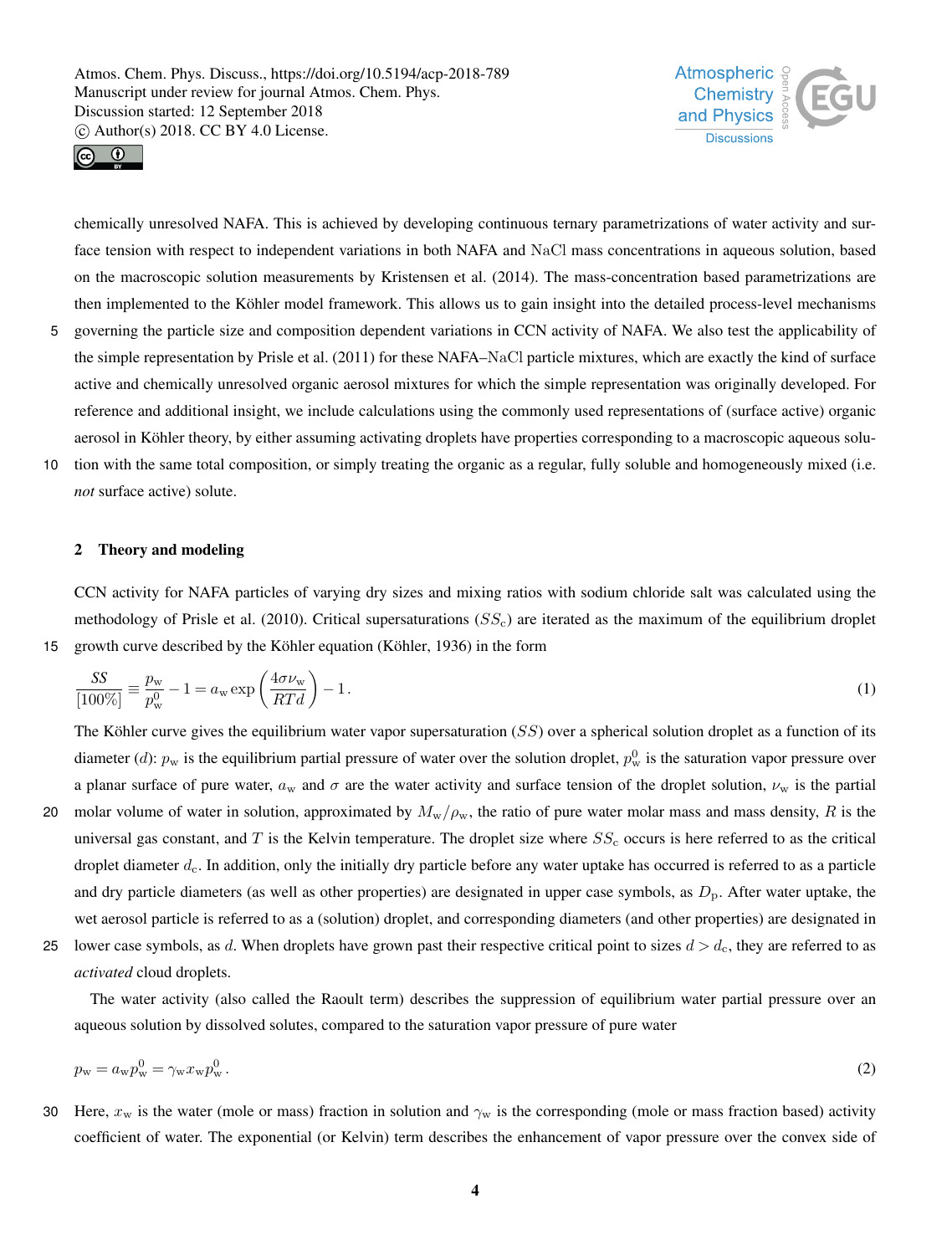



a curved droplet surface, compared to a planar liquid surface, and depends explicitly on droplet surface tension. Both water activity and Kelvin term are described as functions of droplet bulk composition, determining  $x_w$  and thus  $\gamma_w = \gamma_w(x_w)$  and  $a_w$ , as well as any concentration dependent surface tension reduction from the pure water value,  $\Delta \sigma = \sigma_w - \sigma$ .

The total amount of solute in droplets is determined from dry particle compositions in terms of relative mass fractions of 5 NAFA and NaCl, where  $(W_{p,NAFA} + W_{p,NaCl} = 1)$ . Assuming volume additivity in spherical particles, total dry mass of each solute is given from their bulk mass densities  $\rho_i$  as

$$
m_i^T = W_{\rm p,i} \frac{\pi}{6} D_{\rm p}^3 \left( \sum_i \frac{W_{\rm p,i}}{\rho_i} \right)^{-1} \tag{3}
$$

In our calculations, we have used  $\rho_{\text{NaCl}} = 2.165 \text{ g cm}^{-3}$  and  $\rho_{\text{NAFA}} = 1.6 \text{ g cm}^{-3}$  for the unknown NAFA density. The temperature is assumed to be  $T = 303$  K, reflecting the range of effective temperatures from about  $298-313$  K in the CCN counter 10 between measurements at different supersaturations (T.B. Kristensen, personal communication). The sensitivity of calculations to the assumed temperature and  $\rho_{\text{NAFA}}$  is discussed in the Supporting Information (SI).

#### 2.1 Surfactant representations

Cloud droplet activation is calculated including the influence of surfactant properties according to four different representations (summarized in Table 1):

- 15 (P) The comprehensive partitioning model of Prisle et al. (2010): For each droplet size, the NAFA bulk–to–surface partitioning equilibrium is iterated to determine the droplet bulk phase composition  $\{x_i^B\} = \mathbf{x}^{\mathbf{B}}$ , from which droplet surface tension and water activity are evaluated according to concentration-dependent ternary parametrizations,  $\sigma=\sigma({\bf x^B})$  and  $a_w = a_w(x^B)$ . For the present version of this model, we have developed measurement-based parametrizations which rely only on *mass* concentrations and mass mixing ratios of organic and inorganic components. The mass-based parametriza-20 tions circumvent the model requirements for droplet composition and composition-dependent properties in molar quantities, which are not available for chemically unresolved mixtures, such as NAFA. This version of the comprehensive thermodynamic formulation is computationally inefficient, but serves here as a benchmark for the evaluation of the other representations applied.
- (S) The simple representation of Prisle et al. (2011): The surfactant is assumed to be completely partitioned to the droplet 25 surface, such that the partitioning equilibrium does not need iteration. All surfactant (SFT) mass is depleted from the bulk  $(x_{\text{SFT}}^B = 0)$  and therefore does not affect either water activity or surface tension at the point of activation. Concentrationdependent water activity is evaluated from the binary aqueous NaCl parametrization given by (Prisle, 2006) based on data from Low (1969):  $a_w = 1 - 0.031715b_{\text{NaCl}} + 0.0012582b_{\text{NaCl}}^2 - 0.000022921b_{\text{NaCl}}^3$ . Here,  $b_{\text{NaCl}}$  is the molal concentration of NaCl, which is readily determined from the mass concentration via the well-known molecular weight 30 of NaCl. This representation is computationally the simplest of those used in this work.

5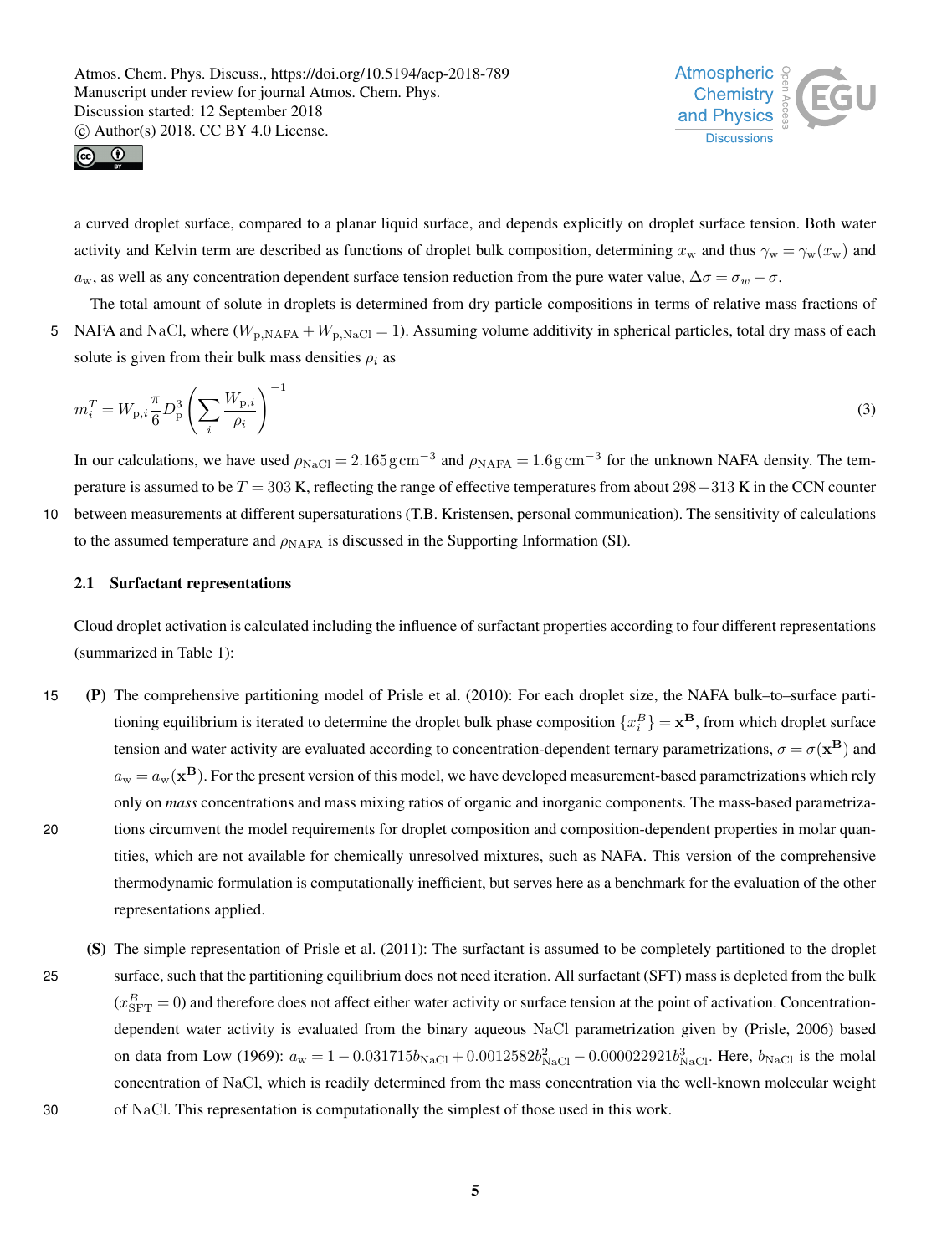



Table 1. Properties included in the different representations of NAFA CCN activity used in calculations. When ternary surface tension is *not* used, it is set constant to the value for pure water  $(\sigma_w)$ .

|                   |   | partitioning $\sigma = \sigma(\mathbf{x}^{\mathbf{B}})$ | $a_{\rm w} = a_{\rm w}({\bf x}^{\bf B})$ |
|-------------------|---|---------------------------------------------------------|------------------------------------------|
| (P) partitioning  | x | X                                                       | X                                        |
| $(S)$ simple      | X |                                                         | X                                        |
| $(B)$ bulk        |   | x                                                       | x                                        |
| $(K)$ basic/water |   |                                                         | X                                        |

(B) The droplet is assumed to have the same properties as a macroscopic (bulk) solution with corresponding total composition: Here, surfactant partitioning has negligible effect on solution bulk phase composition, which is then determined directly from the total droplet composition without iteration ( $x^B = x^T$ ). Droplet surface tension and water activity are evaluated according to the same concentration-dependent mass-based ternary parametrizations as for (P), however, the

- 5 bulk compositions at each droplet size generally differ.
- (K) Basic Köhler theory: Surface activity effects are disregarded altogether. As for (B), the droplet bulk phase composition is equal to the total droplet composition, without consideration of surface partitioning ( $x^B = x^T$ ). The surface tension is assumed to be constant for all droplet sizes and compositions, and equal to that of pure water ( $\sigma = \sigma_w$ ). Droplet water activity is evaluated according to the concentration-dependent mass-based ternary parametrization, using total droplet 10 composition  $(\mathbf{x}^{\mathrm{T}})$ .
- 

# 2.2 Ternary parametrizations

Iterations of critical supersaturations from Eq.1 require continuous functions for concentration dependent variations in  $\sigma$  and  $a<sub>w</sub>$  of growing droplets. When partitioning of surfactant molecules to the droplet surface is considered using representation (P), the bulk concentration of NAFA changes due to both dilution and changing ratio of droplet surface area and bulk volume. For 15 ternary water–NAFA–NaCl droplet compositions, the relative mixing ratio of NAFA and NaCl in the droplet bulk phase for example given as the solute mass fraction  $w_i = m_i^B / \sum_j m_j^B$  (where  $m_i^B$  is the mass of solute *i* in the bulk,  $j = \text{NAFA}$ , NaCl, and  $w_{\text{NAFA}} + w_{\text{NaCl}} = 1$ ) therefore changes in a continuous fashion from that of the corresponding dry particle composition  $(W_{p,i})$ , as a result of NAFA surface partitioning, as droplets grow according to Eq.1. As a consequence, continuous ternary parametrizations with respect to independent variations in droplet NAFA and NaCl concentrations are needed to evaluate 20 droplet properties over the full range of droplet mixing states realized during growth and activation.

Strictly, only representation (P) requires the use of the continuous ternary parametrizations, since only in these calculations does the relative NAFA–NaCl solute mixing ratio change from that of the dry particles as the droplets grow  $(W_{p,i} \neq w_i)$ . In representation (S), the relative bulk phase mixing state of NAFA and NaCl changes discontinuously at the onset of droplet growth, from the nominal dry particle value to  $w_{\text{NAFA}} = 0$  and  $w_{\text{NaCl}} = 1$  in droplets where NAFA is completely partitioned to 25 the surface. When representations (B) and (K) are used, the relative mixing ratio of NAFA and NaClsolutes remains equal to the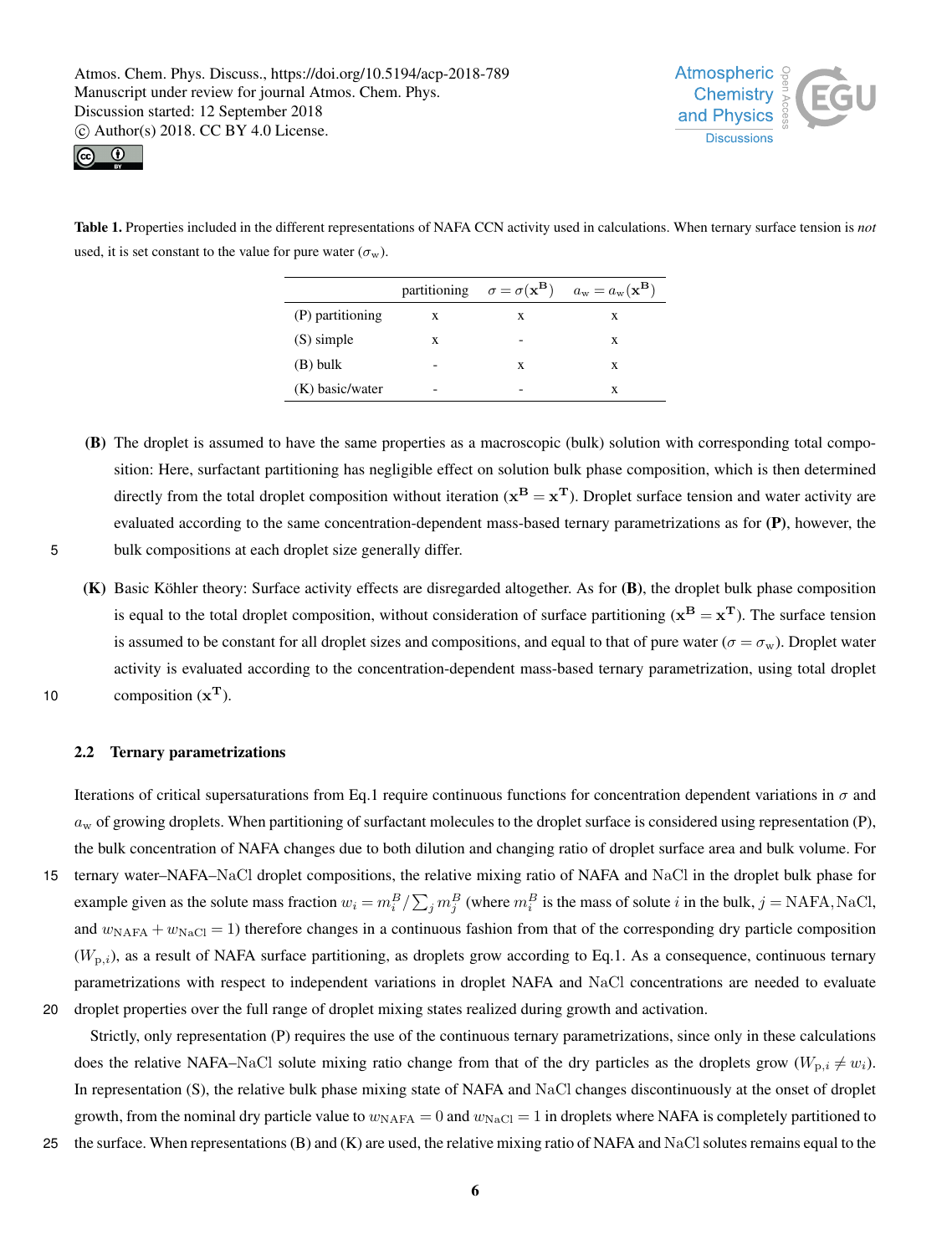



nominal value of the dry particles and does not change with concentration of the growing droplets  $(W_{p,i} = w_i)$ . The individual binary parametrizations given for each nominal NAFA–NaCl solute mixing ratio by Kristensen et al. (2014) could therefore in principle be employed in these cases. For consistency, we here use the ternary parametrizations in all calculations, at essentially no additional computational cost. This allows us to explore additional features of the different model representations, in terms 5 of predicted droplet properties for continuous variation in dry particle compositions. Finally, we note that with representation

(S), dissolved NAFA mass does not affect the water activity which is therefore determined from the NaCl contribution only, according to the binary NaCl water activity parametrization given by Prisle (2006).

Ternary parametrizations of both  $\sigma$  and  $a_w$  were obtained by fitting continuous functions of NAFA and NaCl aqueous concentrations to the surface tensions and osmolality-derived water activities measured by Kristensen et al. (2014) for macroscopic 10 solutions of same solute compositions as the original dry particles, using the least squares method.

#### 2.2.1 Parametrization of  $\sigma$

NAFA–NaCl aqueous surface tensions (in mN  $m^{-1}$ ) were fitted with the Szyszkowski equation in the form:

$$
\sigma = \sigma_{\rm w} - q_{\rm st1} \ln \left( 1 + \frac{C_{\rm NAFA}}{q_{\rm st2}} \right),\tag{4}
$$

where  $\sigma_w = 93.6635 + 0.009133T - 0.000275T^2$  is the temperature-dependent surface tension of pure water (in mN m<sup>-1</sup>) 15 and  $C_{\text{NAFA}}$  is the mass concentration of NAFA (in g L<sup>-1</sup>). Dependency of  $\sigma$  on NaCl concentration enters through the fitting parameters  $q_{st1}$  and  $q_{st2}$ , which are both functions of the relative NAFA–NaCl mass fraction in solution.

Kristensen et al. (2014) report that measured aqueous NAFA surface tension for a given sample droplet decreases with time. This is likely owing to both kinetic effects of surface adsorption and structural rearrangements in the surface phase, as well as to continually increased concentrations of the pendant droplets from evaporation of water over the course of measurements.

- 20 Fitting parameters for the surface tension parametrization (Eq. 4) used in the present calculations were obtained from measurements performed at  $t = 600$  s after generation of the pendant drop. At this selected time lapse, measurements were available for the widest range of solutions, and generally the steepest and the majority of the total surface tension decrease had occurred. Furthermore, we estimate that the ratio of these measurement times to those of the cloud droplet activation measurements is roughly of the same order of magnitude ( $\sim 10^2$ ) as the diameter ratio of the droplets involved in the two types of measurement.
- 25 We therefore assume that any potential kinetic effects of surfactant molecules diffusing to the droplet surface, such as any speculated incomplete (non-equilibrium) NAFA partitioning, are at least comparable between the surface tension parametrizations and the droplet activation measurements, if present at all.

The surface tension fitting parameters  $q_{st1}$  (in mN m<sup>-1</sup>) and  $q_{st2}$  (in L g<sup>-1</sup>) for times  $t = 600$  s are given as

$$
q_{\rm st1} = 10.46 - 4.810w_{\rm NAFA} \tag{5}
$$

#### 30 and

$$
q_{\rm st2} = 0.5947 - 0.3278w_{\rm NAFA} \,. \tag{6}
$$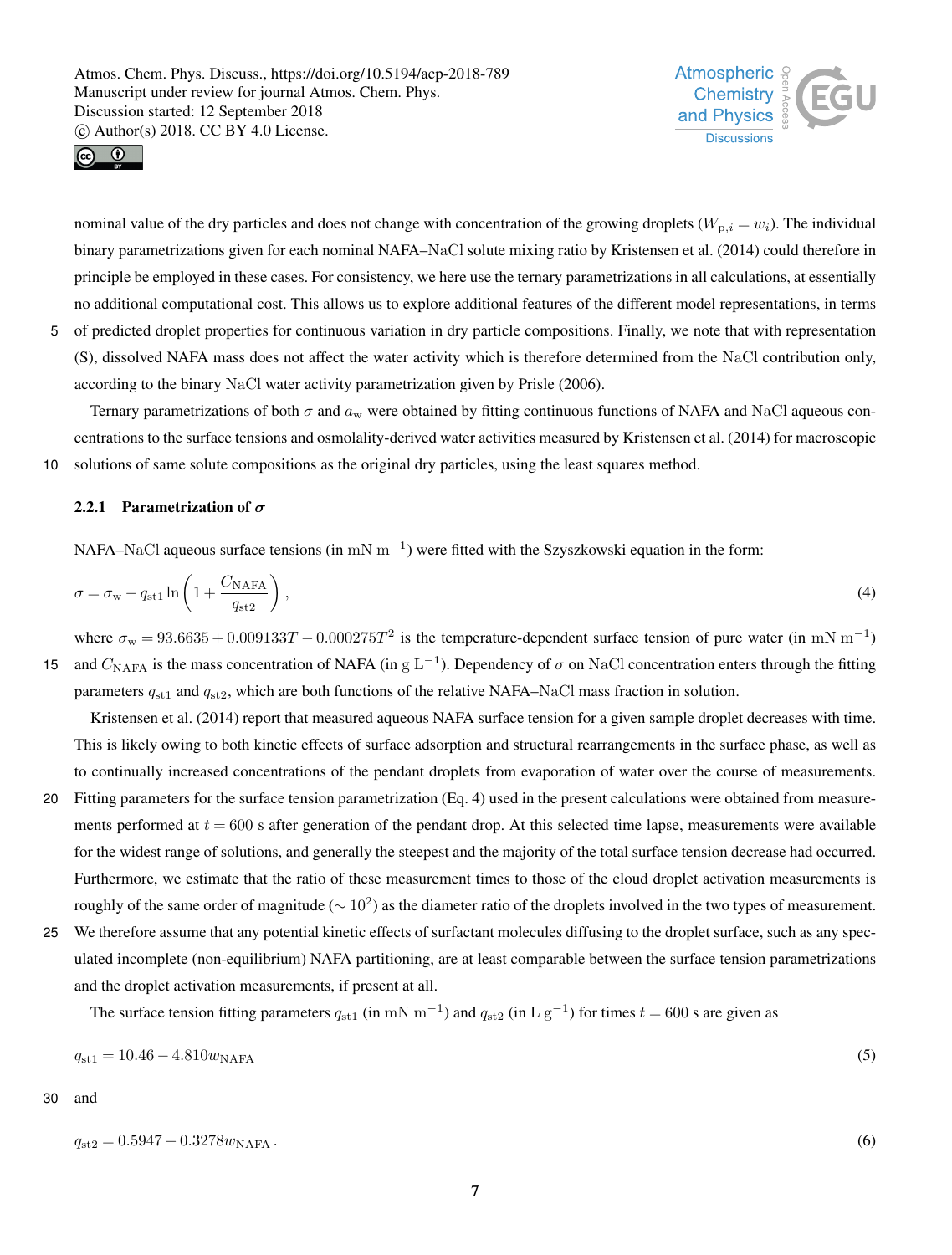



Here, as before,  $w_{\text{NAFA}}$  is the (dimensionless) mass fraction of NAFA solute relative to NaCl in the solution bulk phase. Fits were made under the conditions that  $q_{st1} \ge 0$  and  $q_{st2} > 0$  for all  $w_{\text{NAFA}} \in 0 - 1$ .

We also made ternary fits to the surface tension data using the equation given by Prisle et al. (2010), which contains an additional term explicitly including the positive aqueous surface tension gradient with respect to NaCl concentration, as well 5 as having both fitting parameters depend quadratically instead of linearly on  $w_{\text{NAFA}}$ . The more elaborate equation did not significantly improve the fit to data, while introducing several additional fitting parameters to the model. In our calculations, we therefore used the simpler Eq. 4 with implicit NaCl dependency and linear variation of the fit parameters with  $w<sub>NAFA</sub>$ .

#### 2.2.2 Parametrization of  $a_w$

Water activities were fitted as functions of NaCl and NAFA mass concentrations ( $C_{\text{NaCl}}$  and  $C_{\text{NAFA}}$ , both in g L<sup>-1</sup>) in the 10 form:

$$
a_{\rm w} = 1 + q_{\rm a1} C_{\rm NaCl} + q_{\rm a2} C_{\rm NAFA} \,,\tag{7}
$$

with fitting parameters  $q_{a1} = -5.68 \cdot 10^{-4}$  L g<sup>-1</sup> and  $q_{a2} = -2.68 \cdot 10^{-5}$  L g<sup>-1</sup>. Several other, more complex functions were tested as well, but the simple linear relations gave the most reasonable fits to the data over the measured composition ranges. Water actvities derived from osmometry in principle include all non-ideal solution effects, in particular concentration-

- 15 dependent NAFA dissociation and effects of any non-ideal interactions among the resulting solute entities, on the activity of water in solution. Still, the linear relationship in mass concentrations of solute with unknown molar content and activity coefficients given by Eq. 7 may not be thermodynamically consistent over the full range of water–NAFA–NaCl mixing states. Indeed, for binary solutions, it does fail to comply with the Gibbs-Duhem relation in the limit of pure NAFA. This state is, however, never realized in our calculations, where droplet growth starts at a finite growth factor and tends toward infinite dilution.
- 20 Zamora and Jacobson (2013) derived water activities from measured hygroscopic growth factors for NAFA–NaCl mixtures and also found near-linear relationships between water activity and total solute (molal) concentration.

#### 3 Results and discussion

In the following, we present results of modeled CCN activity and droplet properties at the critical point of activation for mixed NAFA–NaCl particles, using the four different frameworks for including aqueous properties of NAFA in the droplets. By

25 analyzing and comparing the results of each representation, we evaluate the effects of NAFA surface activity on predicted CCN activity. Model sensitivity to various input parameters, including the choice of surface tension parametrization, assumed NAFA average molecular weight and mass density, temperature, and effect of potential sample impurity in the measurements of Kristensen et al. (2014) is presented in the SI.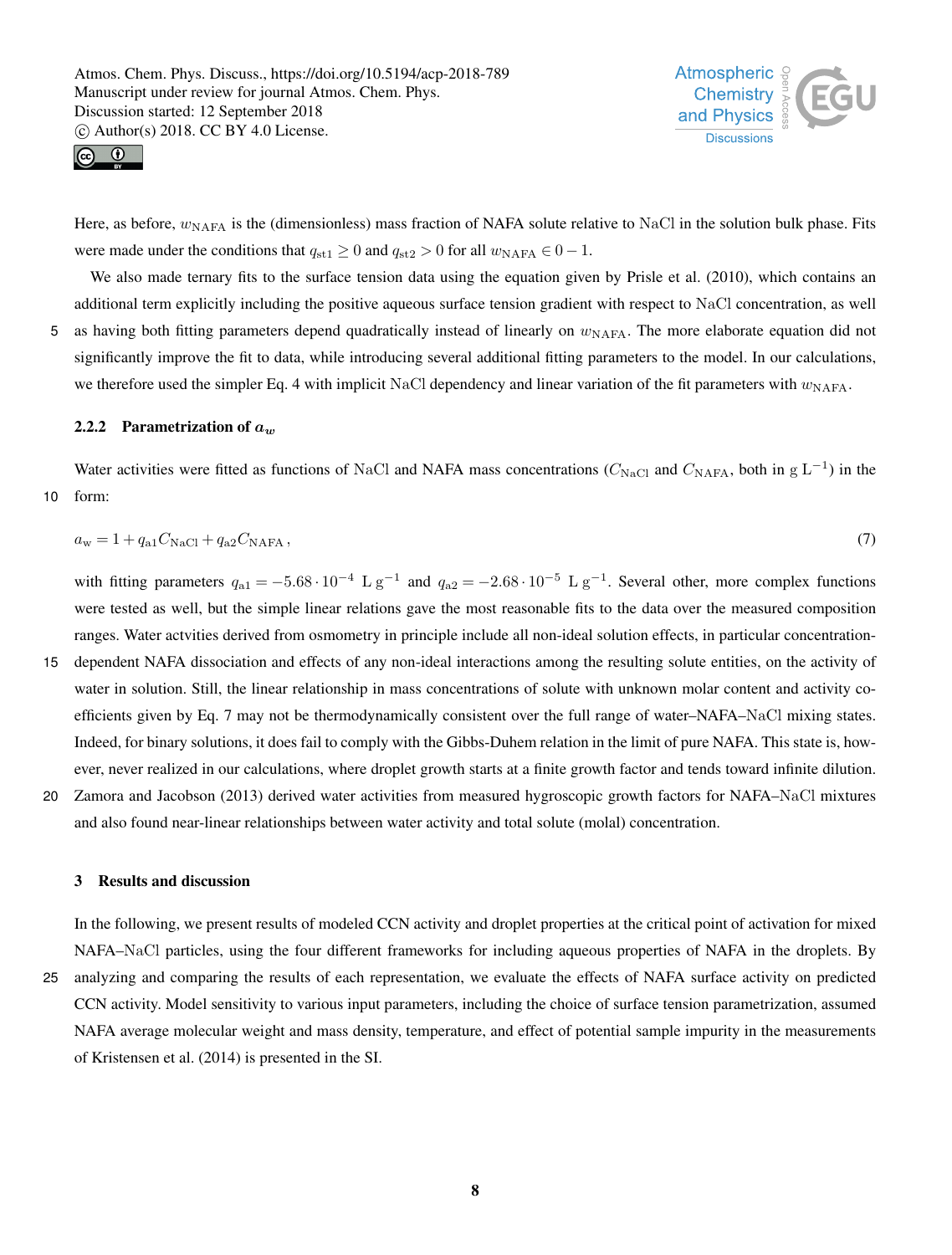



# 3.1 CCN activity

Modeled critical supersaturations ( $SS<sub>c</sub>$ ) as functions of dry particle diameter ( $D<sub>p</sub>$ ) are presented in Figure 1 for particles with dry NAFA mass fractions ( $W_{\text{p,NAFA}}$ ) of 0% (blue), 20%, (green), 50% (red), 80% (purple), and 100% (black), relative to NaCl. Results of Köhler calculations with each of the four different representations of surfactant effects on CCN activity are 5 shown as curves in separate panels and the experimental values for particles with equivalent dry compositions reported by Kristensen et al. (2014) are shown in each panel for comparison. Error bars on the experimental data are estimated as  $\pm 1$ standard deviations on measured  $SS_c$ , as reported by Kristensen et al. (2014). Calculations using the representation (S) are not meaningful for the case of pure NAFA, as NAFA is assumed to have effective hygroscopicity parameter  $\kappa = 0$ . Therefore, results are in this case shown only for mixtures with up to 80% NAFA. All representations give similar results for pure NaCl

- 10 particles, as expected. However, the water activity parametrization for binary NaCl used in (S) introduces some differences, compared to the ternary parametrization (Eq. 7) used in the remaining three models. The binary NaCl parametrization of Prisle (2006) is optimized for representing the slight changes in dissociation factor for NaCl in very dilute solutions and the effect of this can also be seen in calculations with (S) for the largest particles, which activate as highly diluted droplets.
- For all representations, the modeled CCN activity decreases ( $SS<sub>c</sub>$  increases) with increasing  $W<sub>p,NAFA</sub>$  for each particle size 15 investigated, in agreement with the experimental trend. This shows that upon varying the dry particle composition from pure NaCl to pure NAFA, any effect of decreased droplet surface tension at the point of activation, from the presence of surface active NAFA in the droplet phase, cannot overcome the simultaneous increase in water activity, arising from a potential combination of *i*) increasing droplet non-ideality, *ii*) depletion of the droplet bulk phase solute due to NAFA surface partitioning, and *iii*) the much higher average molecular mass of NAFA (e.g. Mäkelä and Manninen (2008) give the value 4266  $\rm{g} \rm{mol}^{-1}$ ),
- 20 compared to pure NaCl. We have previously observed the same trend, both experimentally and in model calculations, for simpler aerosol systems comprising strongly surface active sodium dodecyl sulfate (SDS) and fatty acid sodium salts (FAS) in various mixing ratios with NaCl (Prisle et al., 2010, 2008; Sorjamaa et al., 2004).

Each of the representations (P), (S), and (K) describe the experimental data fairly well, except in the case of calculations using (P) with respect to pure NAFA particles. Here, (P) underestimates CCN activity well outside the reported experimental

- 25 uncertainty. It is possible that relatively small amounts of hygroscopic impurities could be present in the organic aerosol mass and thus enhancing CCN activity, as described by Bilde and Svenningsson (2004). The model sensitivity analysis presented in the SI show that even 3% by mass of impurities with properties corresponding to those of NaCl would be sufficient to reconcile the (P) calculations with experimental data for pure NAFA particles. The overall good performance of calculations using (P) are reassuring in terms of our ability to capture relevant properties of the activating droplets within the comprehensive
- 30 thermodynamic description. Of models (P), (S), and (K), the latter seem to overestimate mixed NAFA–NaCl CCN activity the most, hinting that NAFA bulk depletion from surface partitioning may indeed have a more significant impact on decreasing CCN activity than surface tension reduction has on increasing it.

The most prominent feature of Fig. 1 is how Köhler calculations using the bulk solution representation (B) clearly and consistently underestimate experimental critical supersaturations for all particle sizes and compositions. This was also noted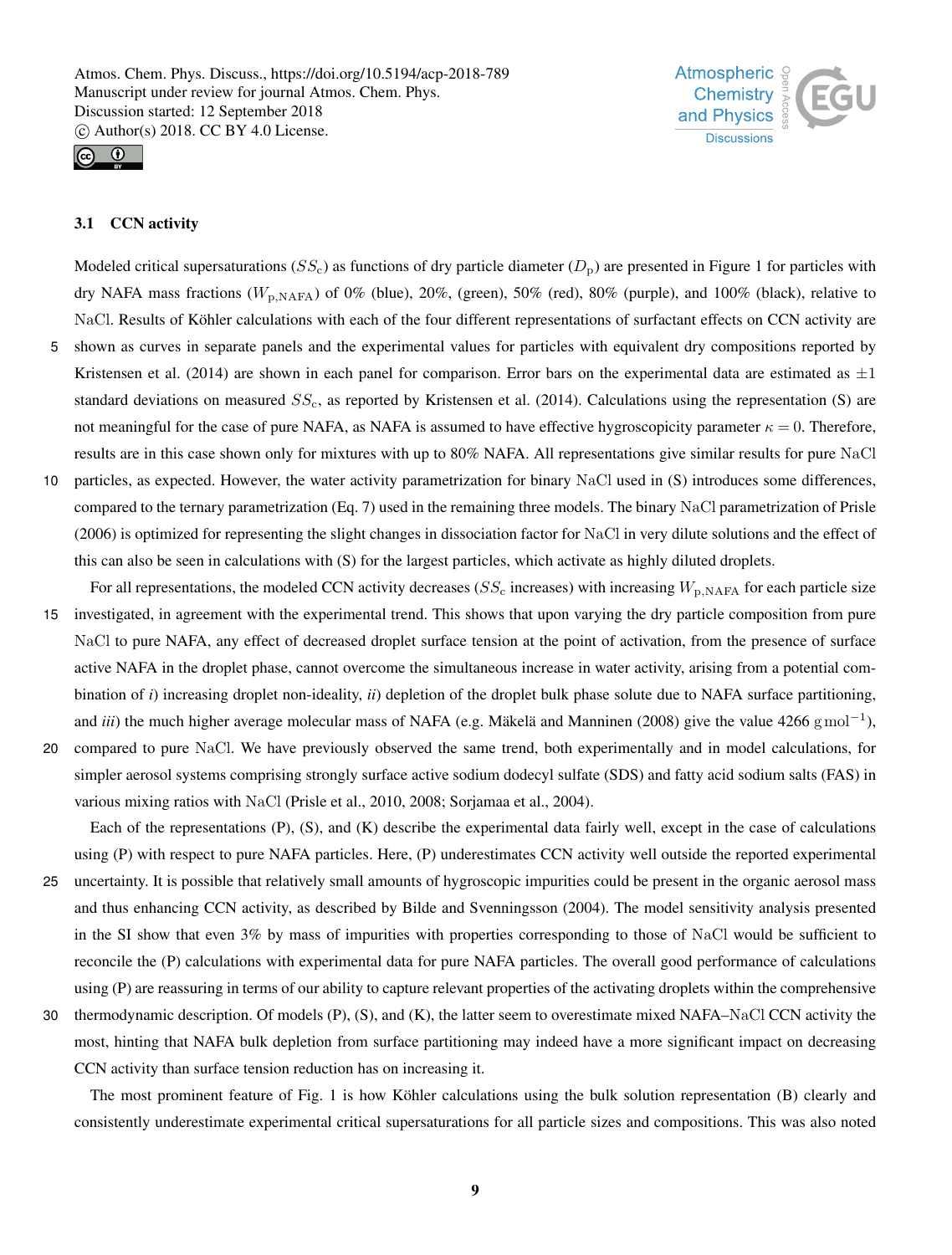





**Figure 1.** Critical supersaturations  $(SS<sub>c</sub>)$  for mixed NAFA–NaCl particles, calculated (curves) using the four different surfactant representations described in Section 2.1: (a) comprehensive partitioning (P), (b) simple partitioning (S), (c) bulk solution (B), and (d) basic Köhler theory (K), in each case compared to experimental values (dots) measured by Kristensen et al. (2014). Colors indicate original dry particle fraction of NAFA ( $W_{\rm p,NAFA}$ ) relative to NaCl. Calculations are made using a mass density of  $\rho_{\rm NAFA} = 1.6$  g cm<sup>-3</sup> for NAFA. Error bars on experimental data represent  $\pm 1$  standard deviations on  $SS_c$  as reported by Kristensen et al. (2014).

by Kristensen et al. (2014), using a simplified model based on similar assumptions as (B). The significant exaggeration of CCN activity in this framework was also consistently found in our previous studies of particles comprising the simple surfactants SDS and FAS, for both pure surfactant particles and in various mixtures with NaCl (Prisle et al., 2010, 2008; Sorjamaa et al., 2004). Thus, the dramatic increase in CCN activity anticipated by Facchini et al. (1999), from including organic aerosol surface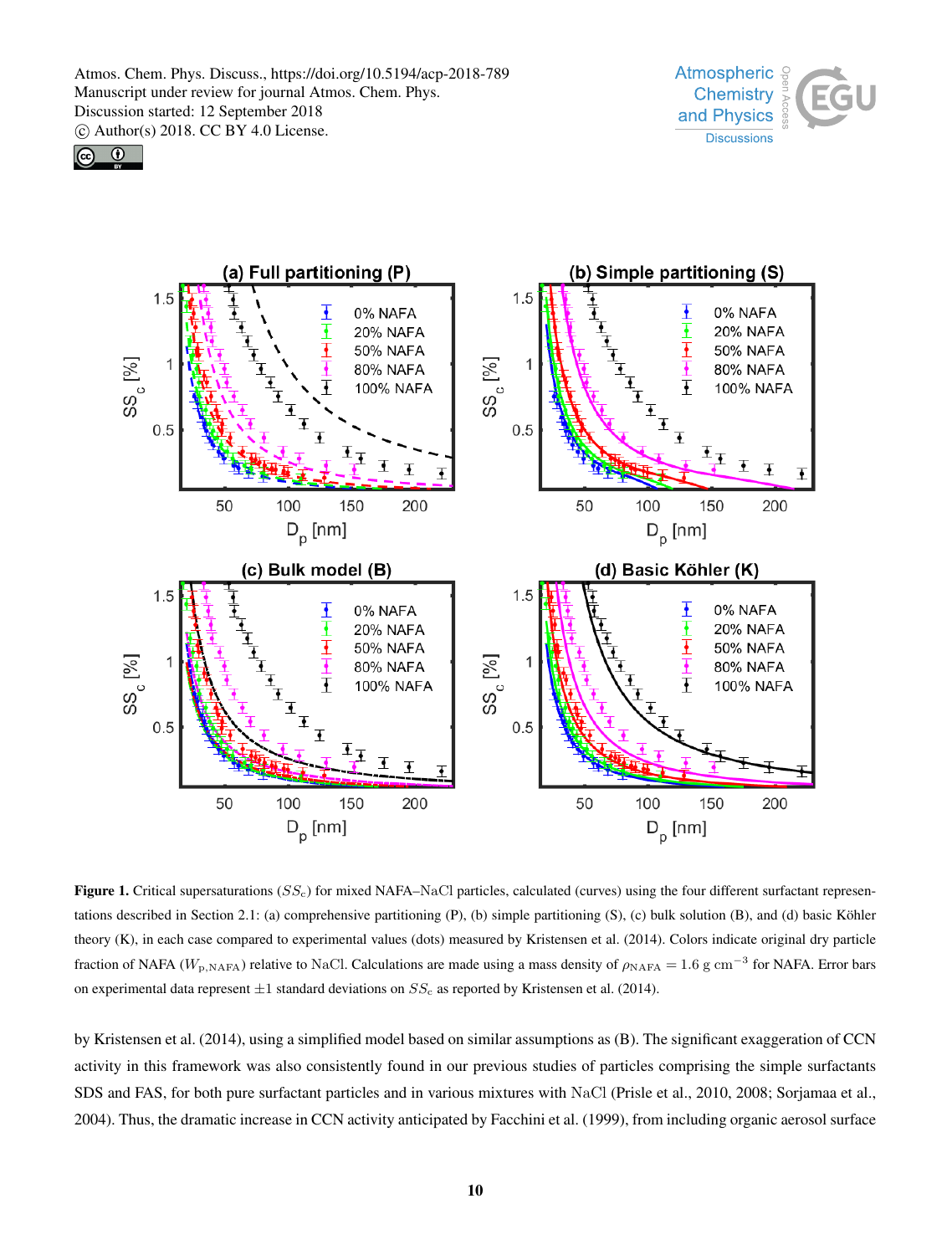



activity equivalent to macroscopic solutions in the Köhler framework, was not found to reproduce experimental observations either for these particles comprising a more complex and perhaps atmospherically relevant organic surfactant mixture.

## 3.2 Droplet properties at activation

Figure 2 presents in panel (a) calculated critical supersaturations for 50 nm dry particles as a function of NAFA mass fraction  $5$   $W_{\rm p,NAFA}$  in the dry particles. Experimental values from Kristensen et al. (2014) for particles with approximate dry sizes of 50 nm are shown for reference. Direct comparison with experimental values is not always possible along this dimension, as Kristensen et al. (2014) did not measure the exact same particle sizes for different dry particle compositions. This is because they used an experimental setup allowing them to scan a range of pre-selected supersaturations, rather than dry particle sizes. In the same figure, other panels present for calculations on the same 50 nm particles: (b) the corresponding Kelvin and Raoult

- 10 terms calculated at the critical point of droplet activation, i.e. for the droplet sizes  $d_c$ , where the equilibrium Köhler curve reaches the critical supersaturation  $SS_c$ , (c) droplet diameter growth factor at activation  $GF_c = d_c/D_p$ , and (d) droplet surface tension  $\sigma_c$ , also evaluated at the critical point. Qualitatively similar results were obtained for other particle sizes as well. Any effects present are more pronounced and therefore shown here for particles with smaller dry diameters: these activate for higher critical supersaturations (Seinfeld and Pandis, 2006), and thus for smaller critical sizes, smaller critical growth factors and more
- 15 concentrated droplet compositions, and with larger surface area-to-bulk volume ratios, introducing more pronounced surface partitioning for a given total composition.

Results in Fig. 2 demonstrate how the simple surfactant representation (S) traces the comprehensive partitioning model (P) for essentially the entire range of NAFA mass fractions in the particles. Not only critical supersaturations, but also the individual Kelvin and Raoult terms at the point of droplet activation, are fairly similar between (P) and (S), and predicted droplet sizes at

- 20 activation (as represented by droplet growth factors) also agree well. This was not immediately expected, as (S) was proposed to emulate  $SS<sub>c</sub>$ , not necessarily individual droplet properties at  $d<sub>c</sub>$ . The similarity of all activation parameters indicates that the underlying assumptions of the simple representation, as predicted by the comprehensive model, are reasonably representative for the NAFA particle systems in question. The basic Köhler model (K) predicts nearly identical droplet activation properties to those of (P), for particle compositions with up to about 80% by mass of NAFA. This close agreement between basic Köhler
- 25 predictions and comprehensive partitioning thermodynamics was also observed for mixed particles with SDS and FAS in previous studies (Prisle et al., 2010, 2008). For NAFA particles, the agreement extends to even larger surfactant fractions than seen in these earlier studies, where models agreed for dry particle surfactant mass fractions up to about 50%.

Panel (d) in Fig. 2 shows that the predicted surface tension at droplet activation is overall only modestly reduced within the (P) framework. Indeed, for particles with less than 80% by mass of NAFA, the surface tensions in activating droplets are 30 essentially the same as for pure water. This is one of the fundamental assumptions underlying calculations with both (S) and

(K) – and the validity of this assumption as predicted with (P) for all but the largest dry particle NAFA fractions is one of the main reasons for the simultaneous close agreement between calculations using (S) and (K), and the comprehensive framework of (P). For the highest NAFA fractions,  $\sigma_c$  is predicted with (P) to be moderately reduced, but never by more than about 10 mNm−<sup>1</sup> from the pure water value. Nevertheless, the effect of this surface tension reduction on droplet activation must be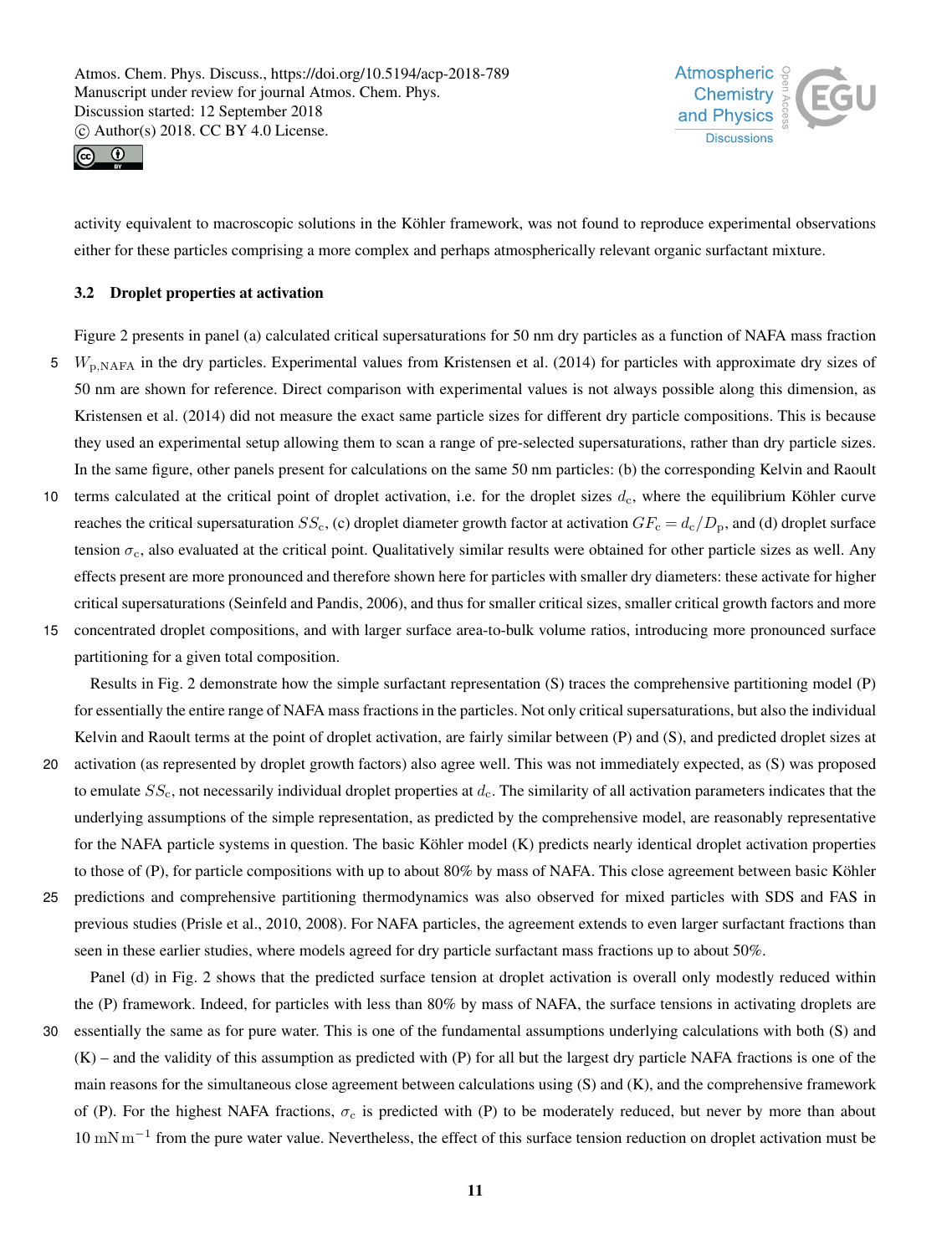





Figure 2. Critical supersaturations calculated for 50 nm dry particles with the four different representations of NAFA CCN activity, (P), (S), (B), and (K), as a function of dry particle NAFA mass fraction  $W_{p,NAFA}$  (a), together with the Kelvin and Raoult terms of the corresponding Köhler curve (b), droplet diameter growth factor (c) and surface tension (d), all evaluated for the same dry particles at the critical point of droplet activation,  $d_c$ .

more than counterbalanced by bulk depletion from NAFA surface partitioning, since predicted  $SS_c$  are higher for (P) than for (K), but slightly lower in (P) than for (S), at the highest NAFA fractions.

We note how the calculated Raoult terms in panel (b) show that the predicted water activity of activating droplets is *higher* for the bulk solution representation (B) than the other three representations, despite that (P) and (S) consider bulk depletion of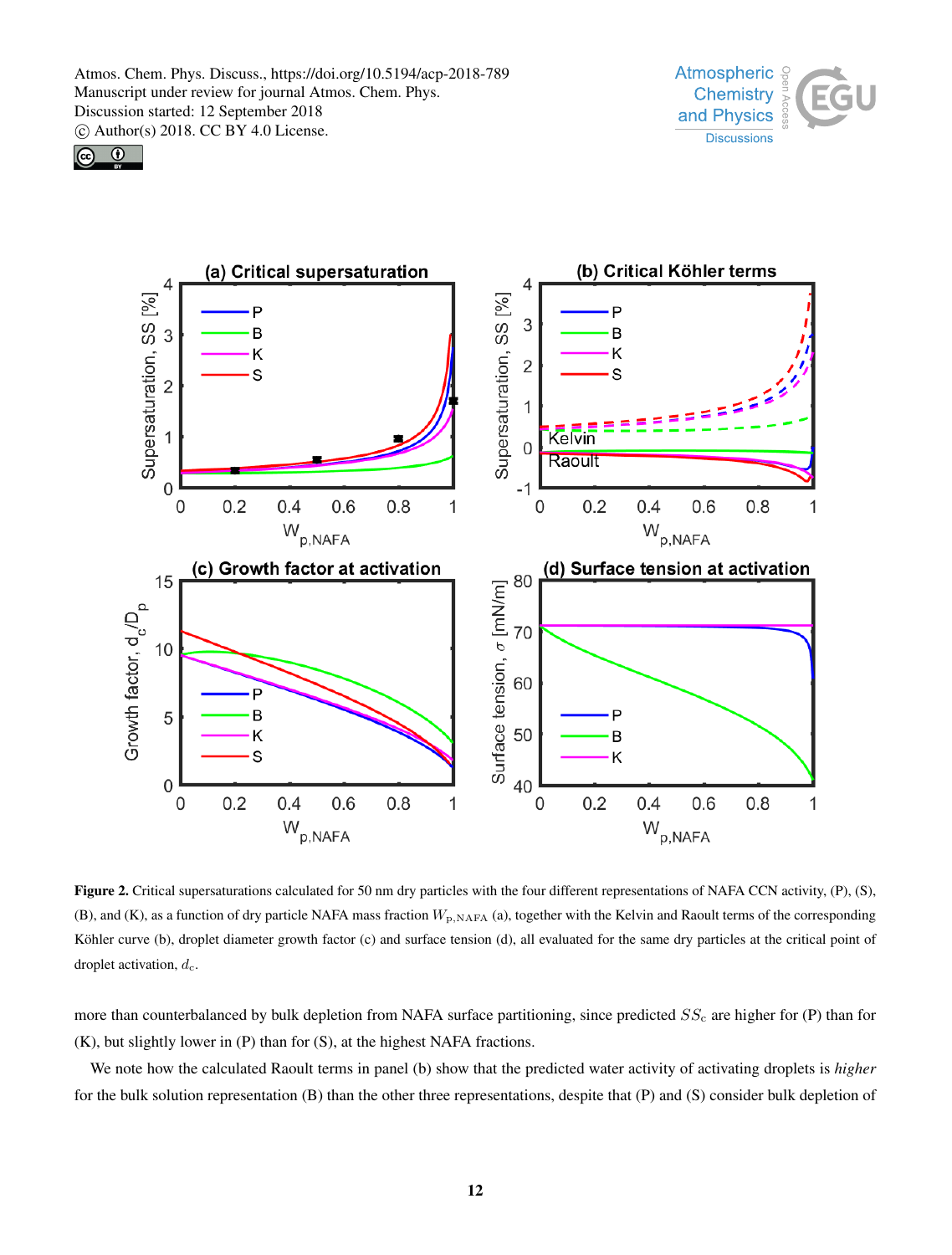



NAFA, whereas (B), like (K), does not. This is due to the much higher dilution factor of activating droplets predicted by (B), as is seen from the significantly larger  $GF_c$  in panel (c).

# 3.3 Effects of NAFA partitioning

- Figure 3 presents calculated (a) NAFA and (b) NaCl mass concentrations in the droplet bulk,  $C_{NAFA}$  and  $C_{NaCl}$ , both in  $5 \text{ g L}^{-1}$ , at  $d_c$  for particles with dry diameters of 50 nm. These are the solute concentrations governing the evaluated droplet surface tension and water activities at activation. The two lower panels in Fig. 3 illustrate the extent of calculated bulk–surface partitioning of NAFA in activating droplets: Panel (c) presents the surface–bulk partitioning factor of NAFA, in terms of the mass ratio of NAFA solute in the droplet surface and bulk  $m_{\rm NAFA}^S/m_{\rm NAFA}^B$ , calculated with representation (P). In representation (S), this value is 1 at all droplet sizes, and in both (B) and (K), it is 0. Panel (d) presents the bulk mass fraction of solute
- 10 comprised by NAFA,  $w_{\text{NAFA}} = m_{\text{NAFA}}^B/(m_{\text{NAFA}}^B + m_{\text{NaCl}}^B)$ , at the point of droplet activation, calculated with representations (P), (B), and (K). For calculations with (B) and (K), (green and pink lines, respectively) the ratio of  $C_{\text{NAFA}}$  (panel a) and  $C_{\text{NaCl}}$  (panel b) scale with the nominal value of the dry particle composition  $W_{\text{p,NAFA}}$ , as it should in the absence of bulk depletion from surface partitioning of NAFA. This is also seen directly from  $w_{\text{NAFA}}$  in panel (d). With representation (S), the bulk NAFA concentration and solute fraction is vanishing at all droplet sizes.
- 15 When partitioning is considered in (P), NAFA bulk concentrations are vanishing at the point of activation across the dry particle composition range. Concentrations of *both* NAFA and NaCl in activating droplets increase with NAFA mass fraction in the dry particles, except (*i*) for calculations with (B) in general, and (*ii*) in all representations for particles with the largest dry NAFA fractions. This reflects how particles become less CCN active, as the NAFA fraction increases, or as surface tension according to macroscopic solution properties are reconsidered, and thus particles activate for higher critical supersaturations,
- 20 smaller relative growth factors, and thus more concentrated droplet compositions, as is also seen in Fig. 2(c). Across the four representations,  $C_{\text{NaCl}}$  at activation for a given particle composition follow the trend in  $GF_c$ . In particular, activating droplets become more concentrated in the inorganic salt, even if  $W_{p,NaCl}$  decreases. We note again, that qualitatively similar results were obtained for other particle sizes as well. For larger particles, concentrations are even more dilute than those presented here for 50 nm particles.
- 25 Partitioning of NAFA profoundly changes the droplet bulk composition at the point of activation, compared to the relative NAFA–NaCl ratio in the original dry particles. For 50 nm particles in Fig. 3 (c), the NAFA partitioning factor  $m_{\text{NAFA}}^S/m_{\text{NAFA}}^B$ in activating droplets is larger than 500 for all particle compositions, and for all dry particle sizes and NAFA mass fractions,  $m_{\text{NAFA}}^S/m_{\text{NAFA}}^B$  is greater than two orders of magnitude (not shown). Put another way, except for the very largest dry particle NAFA fractions, the relative amount of droplet solute comprised by NAFA shown in panel (d) is all but vanishing, even when
- 30 the partitioning equilibrium is evaluated in the most comprehensive framework (P). These observations support the applicability of the underlying assumptions in the simple representation (S) for NAFA CCN activity, that the surfactant bulk concentration at droplet activation is effectively 0 and the overall impact of NAFA on particle hygroscopicity is vanishing.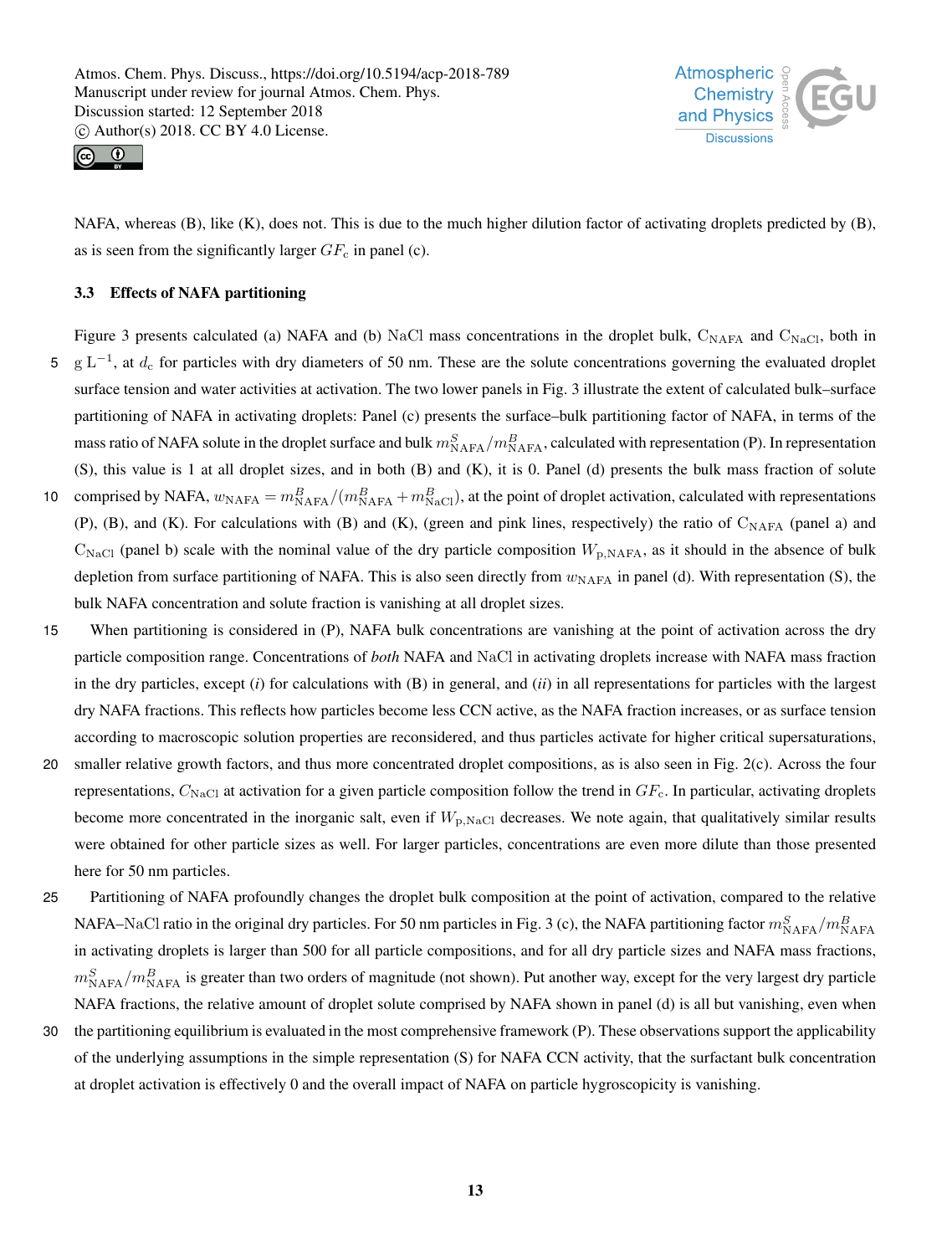





**Figure 3.** Mass concentrations  $C_i$  in g L<sup>-1</sup> of (a) NAFA and (b) NaCl in activating droplets calculated with the different representations (P), (S), (B), and (K), for dry particles with diameters of 50 nm. For the same particles are also shown (c) NAFA mass partitioning factor in terms of the surface–bulk mass ratio of NAFA,  $m_{\text{NAFA}}^S/m_{\text{NAFA}}^B$ , and (d) mass fraction of bulk solute in activating droplets comprised by NAFA,  $w_{\text{NAFA}} = m_{\text{NAFA}}^B/(m_{\text{NAFA}}^B + m_{\text{NaCl}}^B)$ , both at the point of droplet activation.

## 3.4 NAFA impact on surface tension

# 3.4.1 Macroscopic solutions

NAFA is surface active and significantly reduces surface tension in macroscopic aqueous solutions, as is also the case for other model HULIS like Suwannee River Fulvic Acid (SRFA) and Humic acids (e.g. Kiss et al., 2005; Aumann et al., 2010;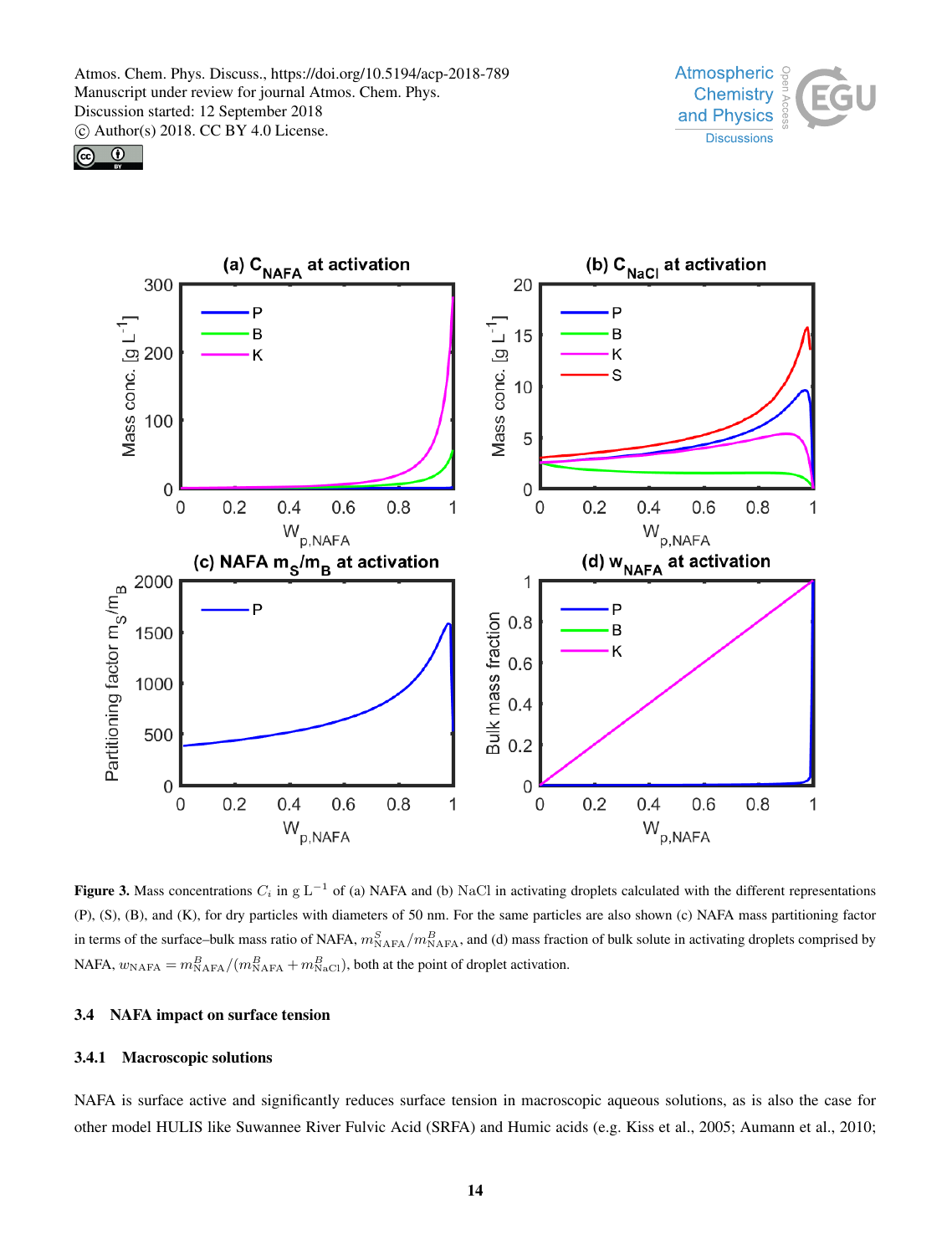



Kristensen et al., 2014). In Figure 4 (a), modeled variation in aqueous surface tension as a function of NAFA mass concentration using the ternary Eq. 4 is compared to the underlying measurements of Kristensen et al. (2014) for macroscopic bulk solutions with mass mixing ratios of 20, 50, 80, and 100% NAFA relative to NaCl. To obtain a smooth fit with continuous independent variations in both NAFA and NaCl concentrations, the ternary parametrization does not always represent data quite as well as 5 individual fits to one dimensional concentration domains with fixed  $w<sub>NAFA</sub>$  (not shown) might, for especially dilute solutions.

To facilitate comparison with experimental data, surface tensions in Fig. 4 are predicted for 298 K. Calculations of CCN activity in this work are made for temperatures of 303 K, yielding potentially lower aqueous surface tensions due to the temperature dependence of Eq. 4. The effect on Köhler calculations is however negligible (see SI for more details).

At a given  $C_{\text{NAFA}}$ , the surface tension reduction increases with concentration of NaCl (i.e. with decreasing  $w_{\text{NAFA}}$ ) until 10 at least 80% of the solute mass is comprised by NaCl. This is a clear demonstration of salting out of NAFA by the inorganic salt in these solute composition and concentration ranges (e.g. Tuckermann, 2007). Salting out is likely caused by increased non-ideality ("ionic strength") in solutions with larger NaCl concentrations affecting the solubility and/or surface propensity of NAFA by enhancing the organic activity.

Panel (b) in Fig. 4 shows the variation in ternary surface tension fitting parameters given by Eqs. 5 and 6 across the full range 15 of NAFA solute mass fractions  $w_{\text{NAFA}}$ . By analogy to the Szyszkowski equation (Szyskowski, 1908), parameter  $q_{\text{st1}}$  can be interpreted as related to the maximum surface excess  $\Gamma_{\text{NAFA}}^{\text{max}}$  (notably, defined on a mmol/m<sup>2</sup> concentration scale) by

$$
q_{\rm st1} = RT\Gamma_{\rm NAFA}^{\rm max},\tag{8}
$$

and parameter  $q_{\text{st2}}$  as the (inverse of the) surface activity coefficient (with respect to a mass-concentration scale and infinite dilution reference state), see also Aumann et al. (2010). Fig. 4 (b) shows how NAFA surface activity is predicted to increase (the 20 inverse of  $q_{st2}$  increases) with increasing  $w_{\text{NAFA}}$ , while the corresponding maximum surface excess (and  $q_{st1}$ ) simultaneously decrease. The latter effect may be caused by concurrent increased depletion of salt ions from the aqueous surface as the salt fraction increases. Interestingly, we find very similar values for both  $\Gamma^{max}$  and surface adsorption parameter  $q_{st2}$  as Aumann et al. (2010) for Suwannee River Fulvic Acid in both binary aqueous solution and a 25% solute mass mixture with NaCl. Their data for SRFA has been included in Fig. 4 (b) for comparison.

# 25 3.4.2 Activating droplets

It was seen already in Fig. 3 how activating droplets formed on NAFA containing particles are predicted to be fairly dilute aqueous solutions, with bulk solute compositions  $w_i$  significantly different from the original dry particle composition  $W_{p,i}$  when NAFA bulk–surface partitioning is taken into account. For example, mass concentrations of NAFA and NaCl are 0.0066 gL<sup>-1</sup> and 3.80  $gL^{-1}$ , respectively, at the point of droplet activation, calculated with model (P) for 50 nm particles with dry mass

30 fractions of 50% NAFA. For 100 and 150 nm particles of the same composition, the corresponding values (not shown) are 0.0065 and 0.0064 gL<sup>-1</sup> NAFA, and 1.34 and 0.736 gL<sup>-1</sup> NaCl. The relative solute mass fractions of NAFA  $w_{\text{NAFA}}$  in the activating droplets are thus 0.0017, 0.0049, and 0.0086 for the 50, 100, and 150 nm dry particles, respectively.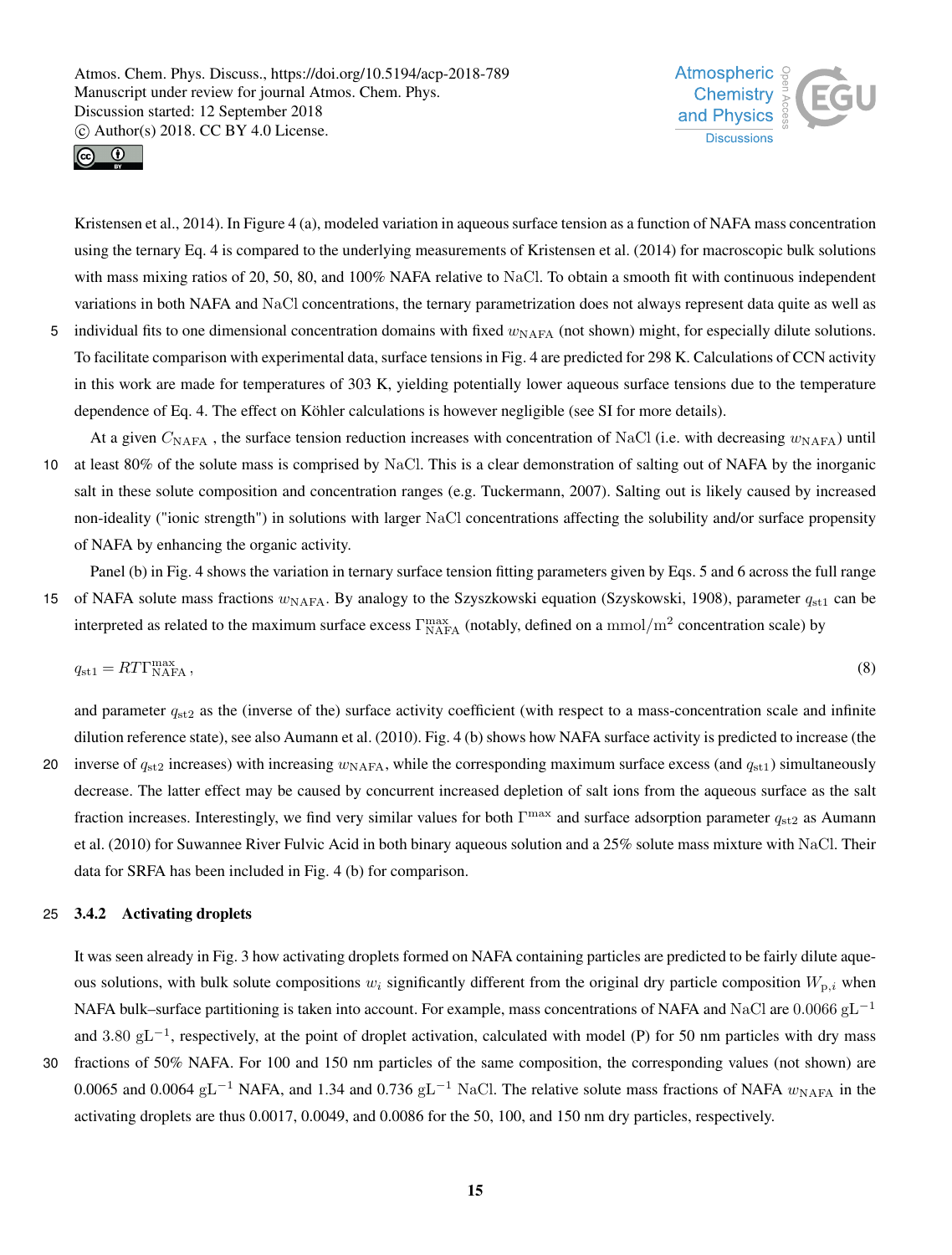





Figure 4. Macroscopic surface tension of aqueous NAFA–NaCl solutions: (a) Surface tension as function of NAFA mass concentration in solutions with different NAFA and NaCl mixing ratios, as predicted with the ternary parametrization in Eq. 4 for 298 K, and compared to data from Kristensen et al. (2014). (b) Variation in the Szyszkowski fitting parameters given in Eqs. 5 and 6 and related maximum surface excess  $\Gamma_{\text{NAFA}}^{\text{max}}$  from Eq. 8 with NAFA mass fraction relative to NaCl. Similar data for Suwannee River Fulvic Acid from Aumann et al. (2010) is shown for comparison.

Modeled surface tensions for aqueous solutions with NAFA solute mass fractions  $w_{\text{NAFA}}$  of 0.001, 0.01, 0.1, and 1, respectively, are shown in Fig. 5 as functions of surfactant mass concentration. There are virtually no differences between surface tensions modeled for different mixing ratios  $w_{\text{NAFA}} < 0.1$  (all fall under the pink line for  $w_{\text{NAFA}} = 0.1$ ). Solute mixing states  $w<sub>NAFA</sub> > 0.1$  are not realized for activating droplets when partitioning is included and these results are shown in Fig. 5 merely 5 to illustrate the surfactant fractions at which changes due to solute mixing state do begin to occur.

In the NAFA concentration range up to  $10^{-2}$  gL<sup>-1</sup>, the predicted ternary surface tensions are virtually identical to  $\sigma_w$ . These are solutions representative of droplets at  $d_c$  for particles with a dry NAFA mass fraction of 50%. For some of the highest fractions of NAFA, as in the case of  $W_{p,NAFA} = 0.95$ , the concentrations predicted with model (P) in activating droplets formed on 50, 100, and 150 nm dry particles are 0.1121, 0.1271, and 0.1306 gL<sup>-1</sup> of NAFA, and 9.2485, 3.6409, and 2.0446 gL<sup>-1</sup> of 10 NaCl, respectively, and the corresponding values of  $w_{\text{NAFA}}$  are 0.0120, 0.0337, and 0.0600.

It is crucial to keep in mind that none of the surface tension values for solution compositions representative of activating NAFA–NaCl droplets in Fig. 5 are constrained by the measurement data of Kristensen et al. (2014). In model (P),  $w_{\text{NAFA}}$ is significantly decreased from  $W_{\rm p,NAFA}$  of the original dry particle, due to bulk depletion of NAFA, but not of the salt, and typically  $C_{\text{NAFA}} \ll C_{\text{NaCl}}$ . An important implication of this is that the ternary surface tension and water activity parametriza-

15 tions used for calculating properties during droplet growth and activation are both extrapolated far beyond the well-constrained composition domains for making the comprehensive partitioning calculations in this work. All model calculations using the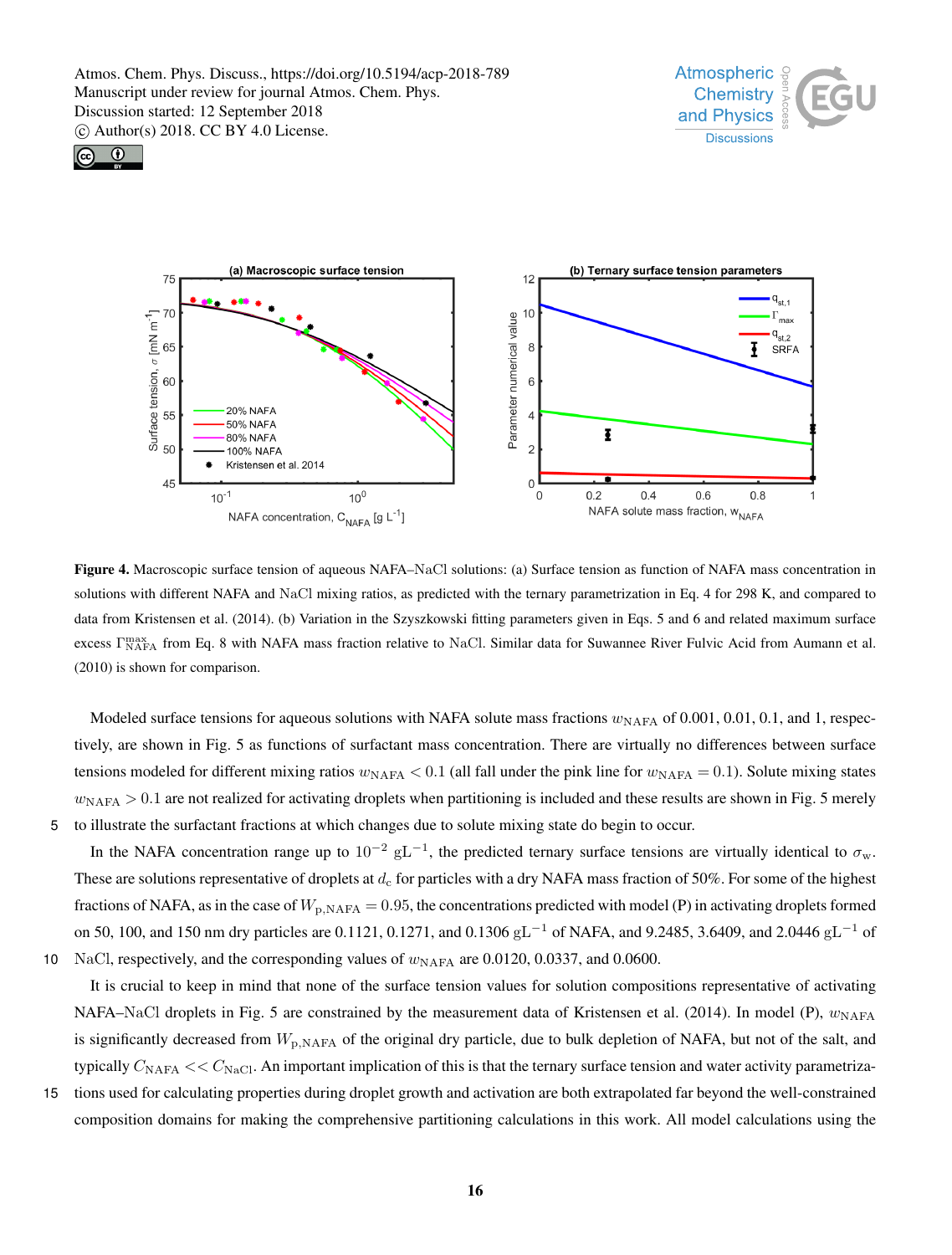





**Figure 5.** Surface tensions as function of NAFA mass concentration  $C_{\text{NAFA}}$  predicted with Eq. 4 for aqueous solutions with NAFA solute mass fractions  $w_{\text{NAFA}}$  of 0.001, 0.01, 0.1, and 1, relative to NaCl.

(P) representation should therefore be taken with an appropriate "grain of salt", even if we anticipate that the results presented here will qualitatively remain valid under improved constraints of ternary aqueous solution properties. As a consequence, we strongly recommend that this potentially large change in droplet composition from corresponding macroscopic solutions is taken into consideration when measuring aqueous surface tension of various organic aerosol components for the purpose of

5 analyzing or predicting aerosol CCN activity. We are also aware, however, of the significant challenges involved in measuring accurate surface tension–concentration isotherms for such low organic concentrations and in preparing samples with the appropriate well-defined organic–inorganic mixing ratios.

## 3.4.3 Consequences for Köhler modeling

Here, we summarize the key points of the preceding discussion relevant for modeling of CCN activity. The preceding discus-10 sion demonstrates how the full partitioning model (P) consistently predicts the vast majority of NAFA solute to be depleted from the droplet bulk by partitioning to the surface at the point of droplet activation. Except for particles with the very highest NAFA mass fractions, close to 100%, NAFA contributes next to none of the solute in the droplet bulk phase, which governs the equilibrium surface tension and water activity properties of the droplet. Consequently, the surface tension at droplet activation predicted with (P) is barely lowered at all for particles with less than 80% NAFA mass and for still higher NAFA fractions, the

15 surface tension reduction never reaches more than around 10 mN/m from the pure water value. This occurs even if particles with larger NAFA fractions activate for droplets with smaller critical growth factors and thus relatively higher total solute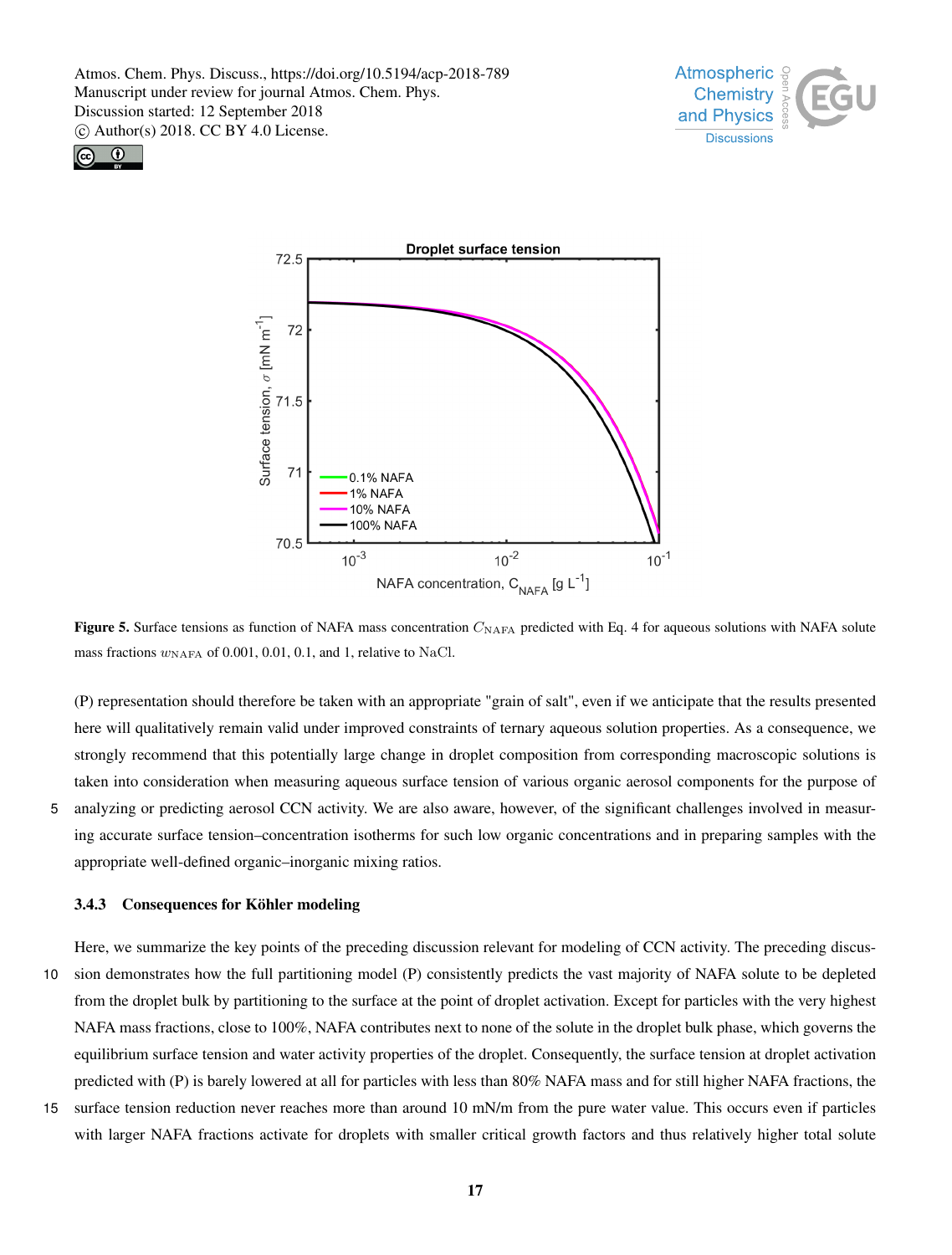



concentrations. For these droplets, NAFA partitioning to the surface is enhanced by very large surface areas compared to the volume of the bulk. The impact of NAFA surface activity is therefore not the same in sub-micron droplets as in macroscopic aqueous solutions where partitioning has negligible effect on bulk composition. Moreover, NAFA surfactant strength is significantly modulated by droplet size and must be taken into account in the cloud activation process. These observations explain 5 the good performance of the simple model (S), where contributions from NAFA on both water activity and surface tension reduction effectively are set to zero, with respect to (P).

The very poor performance of model (B) with respect to both data from Kristensen et al. (2014) and predictions of (P), in contrast to the good performance of (S), shows that for the studied NAFA–NaCl mixtures, the most significant surfactant impact on cloud microphysics is on bulk phase depletion from surface partitioning, and notably *not* on surface tension reduction in

- 10 activating droplets. Therefore, including surface tension effects of surface active organic aerosol without considering the altered bulk–surface partitioning will lead to greater errors in estimating CCN activity than neglecting surface activity altogether. The basic Köhler model (K) which disregards all effects pertaining to NAFA surface activity is therefore able to capture measured CCN activity of the mixed NAFA–NaCl particles surprisingly well, even if NAFA is indeed fairly surface active and has significant surfactant strength in bulk aqueous solutions. These conclusions are similar to those of previous studies for mixtures
- 15 of simple surfactants SDS and FAS with NaCl (Sorjamaa et al., 2004; Prisle et al., 2008, 2010; Forestieri et al., 2018) This may prove to be a signature feature of surface activity impact on CCN activity for relatively strong surfactants.

Representation  $(K)$  is computationally much simpler to use than the comprehensive partitioning model  $(P)$  and has thus been favored over the latter for calculations of CCN activity, in light of the ambiguity of performance of the two models with respect to data (Prisle et al., 2008, 2010) as well as in global simulations (Prisle et al., 2012). The simple representation (S) is however

- 20 at least as easy as (K) to implement and run in large scale modeling (Prisle et al., 2011, 2012). Furthermore, representation (S) specifically does not require knowledge of composition and composition-dependent properties for surface active organic mixtures and is computationally much less demanding that the double iterative scheme employed in the comprehensive model (P). Both features make (S) applicable to larger scale modelling of CCN activation for real atmospheric aerosols (Prisle et al., 2011, 2012). The good performance of (S) with respect to both data and comprehensive calculations for mixed NAFA–NaCl
- 25 particles renders the simple representation as a promising candidate for representing effects of surface activity on CCN potential of other complex and unresolved organic aerosol mixtures. The validity of the representation must however be established for a wider range of surface active organic aerosol types. Several recent studies have for example shown properties of atmospheric organic aerosol, e.g. SOA (Ruehl et al., 2016), primary marine OA (Ovadnevaite et al., 2017), and water-soluble pollen extracts (Prisle et al., 2018) which are consistent with a greater enhancement of aerosol hygroscopicity by surfactants, at least partly
- 30 due to decreased surface tension. Which general features of these systems are driving the impact of surface tension remains to firmly established.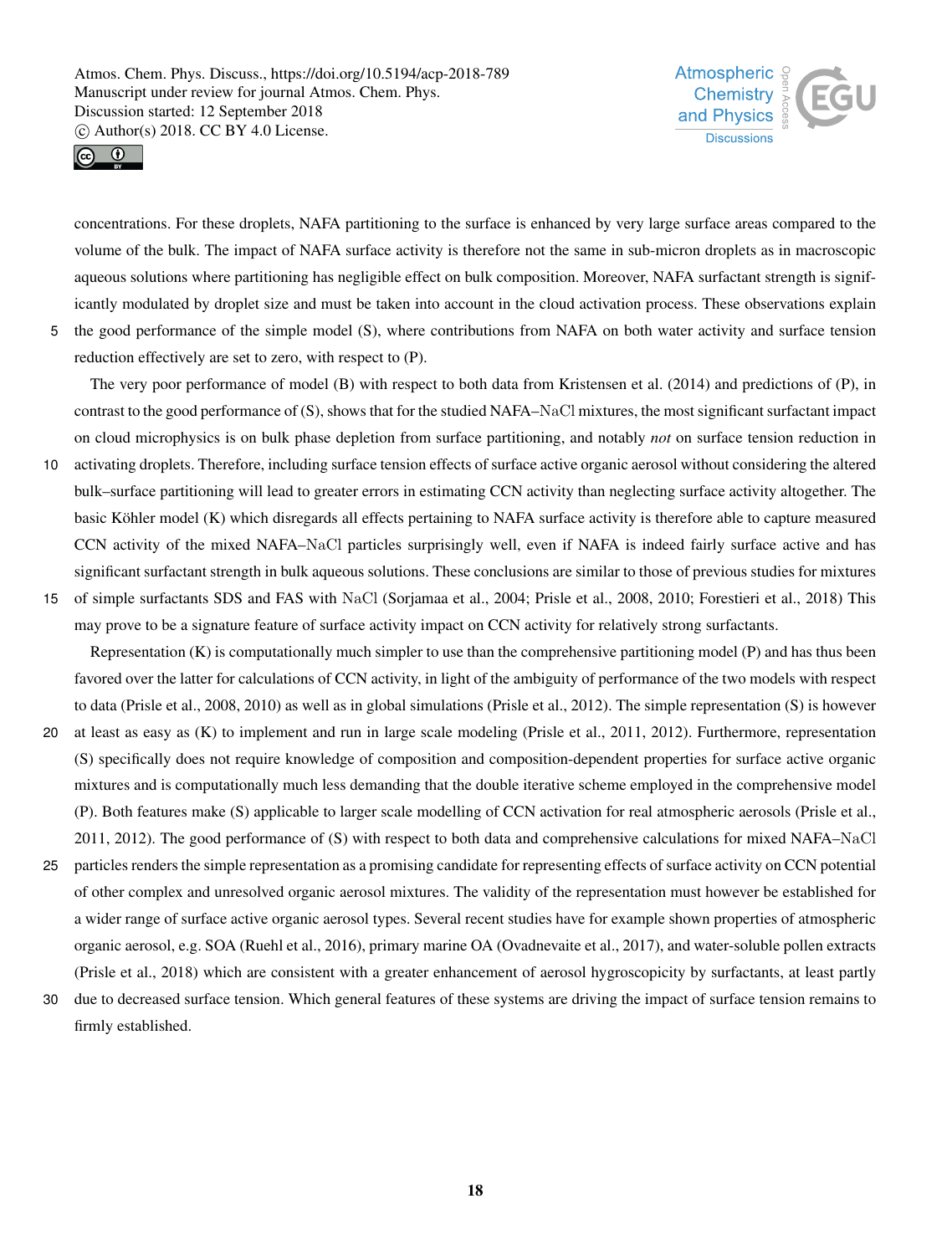



# 4 Conclusions

We adapted the comprehensive Köhler model of Prisle et al. (2010), including bulk–surface partitioning in growing droplets, for chemically unresolved NAFA and its mixtures with NaCl. This required input of ternary parametrizations of surface tension and water activity as functions of both NAFA and NaCl aqueous mass concentrations. We then calculated CCN activity of 5 particles comprising NAFA and NaCl using the comprehensive framework (P) to benchmark three alternative representations of the effect of NAFA surface activity in cloud droplet activation: (S) the simple representation proposed by Prisle et al. (2011), where NAFA is assumed to have zero intrinsic influence on both surface tension and water activity of droplets, (B) assuming that

droplets comprising NAFA and NaCl have identical properties to macroscopic bulk solutions of the same overall composition, and (K) treating NAFA and NaCl alike as regular soluble and homogeneouly distributed (non-surface active) solutes.

- 10 Results of our calculations show how assuming macroscopic solution properties for activating droplets in the micron and sub-micron size range lead to gross overestimations of measured particle CCN activity, whereas other frameworks including bulk-surface partitioning and/or omitting surface tension reduction all describe the previously reported CCN data well. These latter models give mutually similar results for both calculated critical supersaturations, as well as a number of other critical properties of activating droplets. This reflects how the NAFA partitioning equilibrium is strongly shifted toward the surface,
- 15 as assumed in the simple representation (S), and as a consequence, droplet surface tension is rarely reduced from that of pure water, as assumed in both the simple (S) and basic Köhler (K) models.

NAFA has significant surfactant strength in macroscopic aqueous solutions, but due to surface partitioning in combination with very large surface-to-volume ratios of sub-micron activating droplets, the same total compositions do not lead to similar, if any, reductions in droplet surface tension. Likely due to its high average molecular weight compared to hygroscopic salts, 20 NAFA has only modest influence on water activity in both macroscopic aqueous solutions and activating droplets alike. In

sub-micron droplets, the weak intrinsic impact on water activity is further dampened by surface partitioning of NAFA.

This work demonstrates how, even for chemically complex model organic aerosol mixtures with significant surfactant strength in macroscopic solution, the overall effect of surface activity on cloud activation can be similar to that found for much simpler surfactants with more well-defined molecular properties. We show that also for the complex NAFA mixtures,

- 25 sub-micron droplet properties can be governed by size-modulated influences of surface activity on both water activity and curvature terms of the Köhler curve. From the early studies of surface tension of atmospheric cloud water (Facchini et al., 1999) to recent demonstrations of surfactant effects for actual atmospheric organic aerosol (Ruehl et al., 2016; Ovadnevaite et al., 2017; Prisle et al., 2018), the present results underscore that organic surface activity may be one of the key features to constrain for the understanding and modeling of aerosol–cloud–climate interactions.
- 30 Finally, understanding organic aerosol surface activity may have important implications for other atmospheric processes in addition to cloud microphysics, including heterogeneous chemistry on aqueous droplet surfaces. Owing to the large surface areas, aqueous surface chemistry may be significantly enhanced on submicron droplets. One example is the photosensitized limonene uptake by Humic Acid, another model-HULIS, recently described by Tsui and McNeill (2018). A comprehensive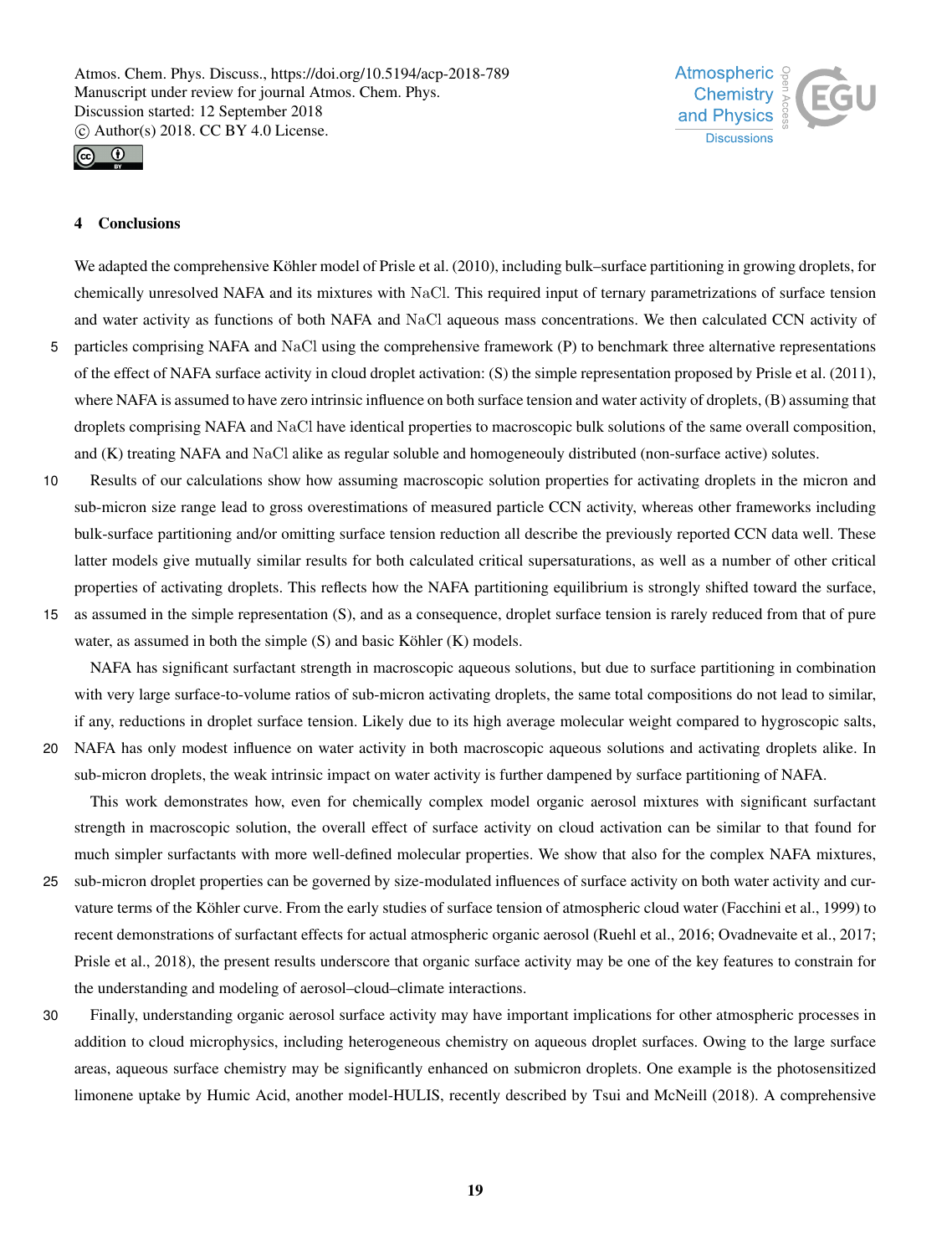



description of droplet surface composition, including size-dependent surface excess and response to changing ambient humidity and droplet growth, may be crucial for understanding and predicting the extent of such processes.

*Competing interests.* The authors declare no competing interests.

*Acknowledgements.* The authors thank Thomas B. Kristensen and Merete Bilde for providing measurement data previously published by

5 Kristensen et al. (2014) and Taina Yli-Juuti, Tomi Raatikainen, Jussi Malila, and Jack J. Lin for comments and technical support. This project has received funding from the European Research Council (ERC) under the European Union's Horizon 2020 research and innovation programme (Project SURFACE, Grant Agreement No. 717022). N. L. Prisle also gratefully acknowledges funding from the Carlsberg Foundation and Academy of Finland (Grants 257411 and 308238).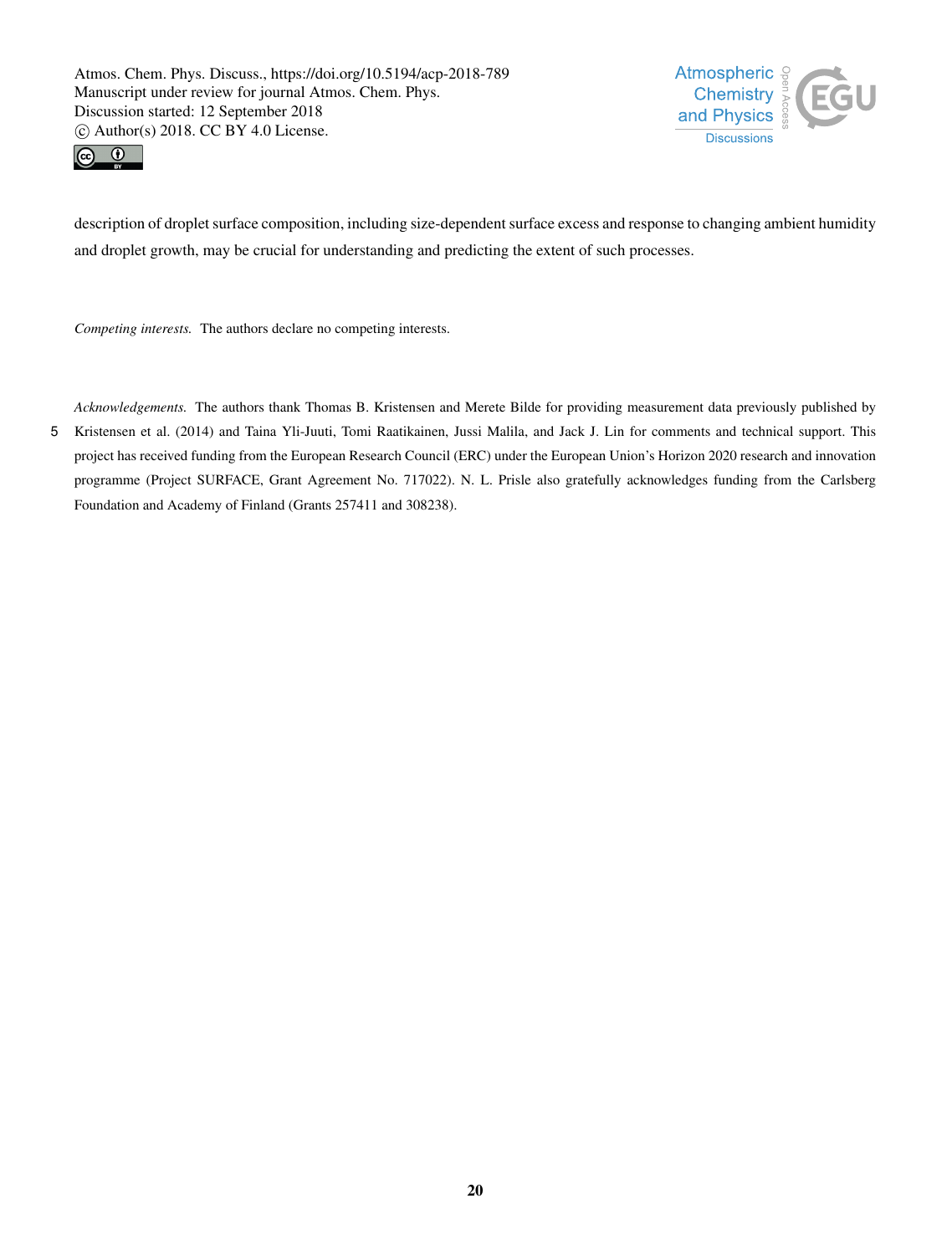



#### References

15/14071/2015/, 2015.

- Asa-Awuku, A., Sullivan, A., Hennigan, C. J., Weber, R. J., and Nenes., A.: Investigation of molar volume and surfactant characteristics of water-soluble organic compounds in biomass burning aerosol, Atmospheric Chemistry and Physics, 8, 799–812, 2008.
- Aumann, E., Hildemann, L., and Tabazadeh, A.: Measuring and modeling the composition and temperature-dependence of surface tension 5 for organic solutions, Atmospheric Environment, 44, 329–337, 2010.
	- Bilde, M. and Svenningsson, B.: CCN Activation of Slightly Soluble Organics: The Importance of Small Amounts of Inorganic Salt and Particle Phase, Tellus, 56B, 128–134, 2004.
	- Booth, A. M., Topping, D. O., McFiggans, G., and Percival, C. J.: Surface tension of mixed inorganic and dicarboxylic acid aqueous solutions at 298.15 K and their importance for cloud activation predictions, Phys. Chem. Chem. Phys., 11, 8021–8028, 2009.
- 10 Cheng, Y., Li, S.-M., Leithead, A., Brickell, P. C., and Leaitch, W. R.: Characterizations of *cis*-pinonic acid and n-fatty acids on fine aerosols in the Lower Fraser Valley during Pacific 2001 Air Quality Study, Atmospheric Environment, 38, 5789–5800, 2004.

Dinar, E., Taraniuk, I., Graber, E. R., Katsman, S., Moise, T., Anttila, T., Mentel, T. F., and Rudich, Y.: Cloud Condensation Nuclei properties of model and atmospheric HULIS, Atmospheric Chemistry and Physics, 6, 2465–2481, 2006.

Facchini, M., Mircea, M., Fuzzi, S., and Charlson, R.: Cloud Albedo Enhancement by Surface-Active Organic Solutes in Growing Droplets, 15 Nature, 401, 257–259, https://doi.org/10.5194/acp-10-8219-2010, 1999.

- Facchini, M., Decesari, S., Mircea, M., Fuzzi, S., and Loglio, G.: Surface Tension of Atmospheric Wet Aerosol and Cloud/Fog Droplets in Relation to their Organic Carbon Content and Chemical Composition, Atmospheric Environment, 34, 4853–4857, 2000.
	- Forestieri, S. D., Staudt, S. M., Kuborn, T. M., Faber, K., Ruehl, C. R., Bertram, T. H., and Cappa, C. D.: Establishing the Impact of Model Surfactants on Cloud Condensation Nuclei Activity of Sea Spray Aerosols, Atmospheric Chemistry and Physics Discussions, 2018, 1–44,
- 20 https://doi.org/10.5194/acp-2018-207, https://www.atmos-chem-phys-discuss.net/acp-2018-207/, 2018. Frosch, M., Prisle, N. L., Bilde, M., Varga, Z., and Kiss, G.: Joint effect of organic acids and inorganic salts on cloud droplet activation, Atmospheric Chemistry and Physics, 11, 3895–3911, https://doi.org/10.5194/acp-11-3895-2011, 2011. Graber, E. R. and Rudich, Y.: Atmospheric HULIS: How humic-like are they? A comprehensive and critical review, Atmos. Chem. Phys., 6,
- 729–753, 2006. 25 Hansen, A. M. K., Hong, J., Raatikainen, T., Kristensen, K., Ylisirniö, A., Virtanen, A., Petäjä, T., Glasius, M., and Prisle, N. L.: Hygroscopic properties and cloud condensation nuclei activation of limonene-derived organosulfates and their mixtures with ammonium sulfate, Atmospheric Chemistry and Physics, 15, 14 071–14 089, https://doi.org/10.5194/acp-15-14071-2015, http://www.atmos-chem-phys.net/
	- Harmon, C., Grimm, R., McIntire, T., Peterson, M., Njegic, B., Angel, V., Alshawa, A., Underwood, J., Tobias, D., Gerber, R., Gordon, M.,
- 30 Hemminger, J., and Nizkorodov, S.: Hygroscopic growth and deliquescence of NaCl nanoparticles mixed with surfactant SDS, Journal of Physical Chemistry B, 114, 2435–2449, 2010.
	- Kiss, G., Tombacz, E., and Hansson, H.-C.: Surface Tension Effects of Humic-Like Substances in the Aqueous Extract of Tropospheric Fine Aerosol, Journal of Atmospheric Chemistry, 50, 279–294, 2005.

Köhler, H.: The Nucleus in and the Growth of Hygroscopic Droplets, Transactions of the Faraday Society, 32, 1152–1161, 1936.

35 Kristensen, T. B., Prisle, N. L., and Bilde, M.: Cloud droplet activation of mixed model HULIS and NaCl particles: Experimental results and κ-Köhler theory, Atmospheric Research, 137, 167–175, 2014.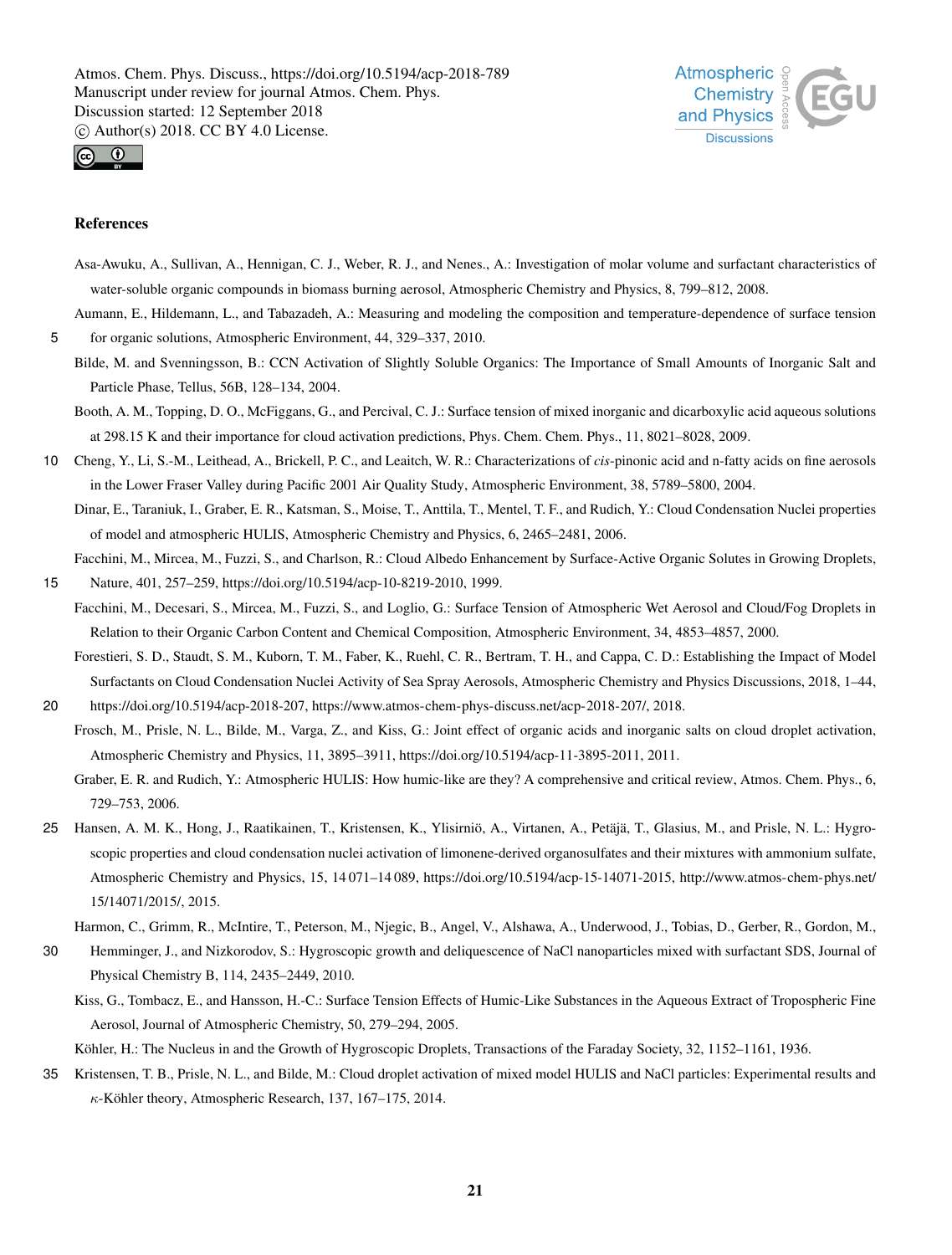



Kroflič, A., Frka, S., Simmel, M., Wex, H., and Grgić, I.: Size-resolved surface active substances of atmospheric aerosol: reconsideration of the impact on cloud droplet formation, Environmental Science & Technology, 0, null, https://doi.org/10.1021/acs.est.8b02381, https: //doi.org/10.1021/acs.est.8b02381, pMID: 30048123, 2018.

Laaksonen, A.: The Composition Size Dependence of Aerosols Created by Dispersion of Surfactant Solutions, Journal of Colloid and

5 Interface Science, 159, 517–519, 1993.

Li, Z., Williams, A., and Rood, M.: Influence of Soluble Surfactant Properties on the Activation of Aerosol Particles Containing Inorganic Solute, Journal of the Atmospheric Sciences, 55, 1859–1866, 1998.

Low, R.: A Theoretical Study of Nineteen Condensation Nuclei, Journal de Recherches Atmospheriques, pp. 65–78, 1969.

Mäkelä, J. and Manninen, P.: Molecular size distribution od structure investigations of humic substances in groundwater, working report

10 2008-36, Posiva Oy, Posiva Oy, Olkiluoto, FI-27160 Eurajoki, Finland, 2008.

Mochida, M., Kitamori, Y., Kawamura, K., Nojiri, Y., and Suzuki, K.: Fatty acids in the marine atmosphere: Factors governing their concentrations and evaluation of organic films on sea-salt particles, Journal of Geophysical Research, 107, D17S4325, https://doi.org/10.1029/2001JD001278, 2002.

Ovadnevaite, J., Zuend, A., Laaksonen, A., Sanchez, K. J., Roberts, G., Ceburnis, D., Decesari, S., Rinaldi, M., Hodas, N., Facchini, M. C.,

- 15 Seinfeld, J. H., and O' Dowd, C.: Surface tension prevails over solute effect in organic-influenced cloud droplet activation, Nature, 546, 637–641, 2017.
	- Petters, M. and Kreidenweis, S.: A single parameter representation of hygroscopic growth and cloud condensation nucleus activity–Part 3: Including surfactant partitioning, Atmos. Chem. Phys., 13, 1081–1091, 2013.

Petters, M. D. and Kreidenweis, S. M.: A single parameter representation of hygroscopic growth and cloud condensation nucleus activity,

20 Atmos. Chem. Phys., 7, 1961–1971, 2007.

Petters, S. S. and Petters, M. D.: Surfactant effect on cloud condensation nuclei for two-component internally mixed aerosols, Journal of Geophysical Research: Atmospheres, 121, 2016.

- Poulain, L., Wu, Z., Petters, M. D., Wex, H., Hallbauer, E., Wehner, B., Massling, A., Kreidenweis, S. M., and Stratmann, F.: Towards closing the gap between hygroscopic growth and CCN activation for secondary organic aerosols - Part 3: Influence of the chemical composition 25 on the hygroscopic properties and volatile fractions of aerosols, Atmos. Chem. Phys., 10, 3775–3785, 2010.
	- Prisle, N.: Cloud Condensation Nuclei Properties of Organic Aerosol Particles: Effects of Acid Dissociation and Surfactant Partitioning, M.Sc. Thesis, Department of Chemistry, Faculty of Science, University of Copenhagen, 2006.
- Prisle, N. L., Raatikainen, T., Sorjamaa, R., Svenningsson, B., Laaksonen, A., and Bilde, M.: Surfactant partitioning in cloud droplet activation: a study of C8, C10, C12 and C14 normal fatty acid sodium salts, Tellus, 60B, 416–431, https://doi.org/10.1111/j.1600- 30 0889.2008.00352.x, 2008.
- 
- Prisle, N. L., Raatikainen, T., Laaksonen, A., and Bilde, M.: Surfactants in cloud droplet activation: mixed organic-inorganic particles, Atmos. Chem. Phys., 10, 5663–5683, https://doi.org/10.5194/acp-10-5663-2010, 2010.
- Prisle, N. L., Dal Maso, M., and Kokkola, H.: A simple representation of surface active organic aerosol in cloud droplet formation., Atmos. Chem. Phys., 11, 4073–4083, https://doi.org/10.5194/acp-11-4073-2011, 2011.
- 35 Prisle, N. L., Asmi, A., Topping, D., Partanen, A.-I., Romakkaniemi, S., Dal Maso, M., Kulmala, M., Laaksonen, A., Lehtinen, K. E. J., McFiggans, G., and Kokkola, H.: Surfactant effects in global simulations of cloud droplet activation., Geophys. Res. Lett., 39, L05 802, https://doi.org/10.1029/2011GL050467, 2012.